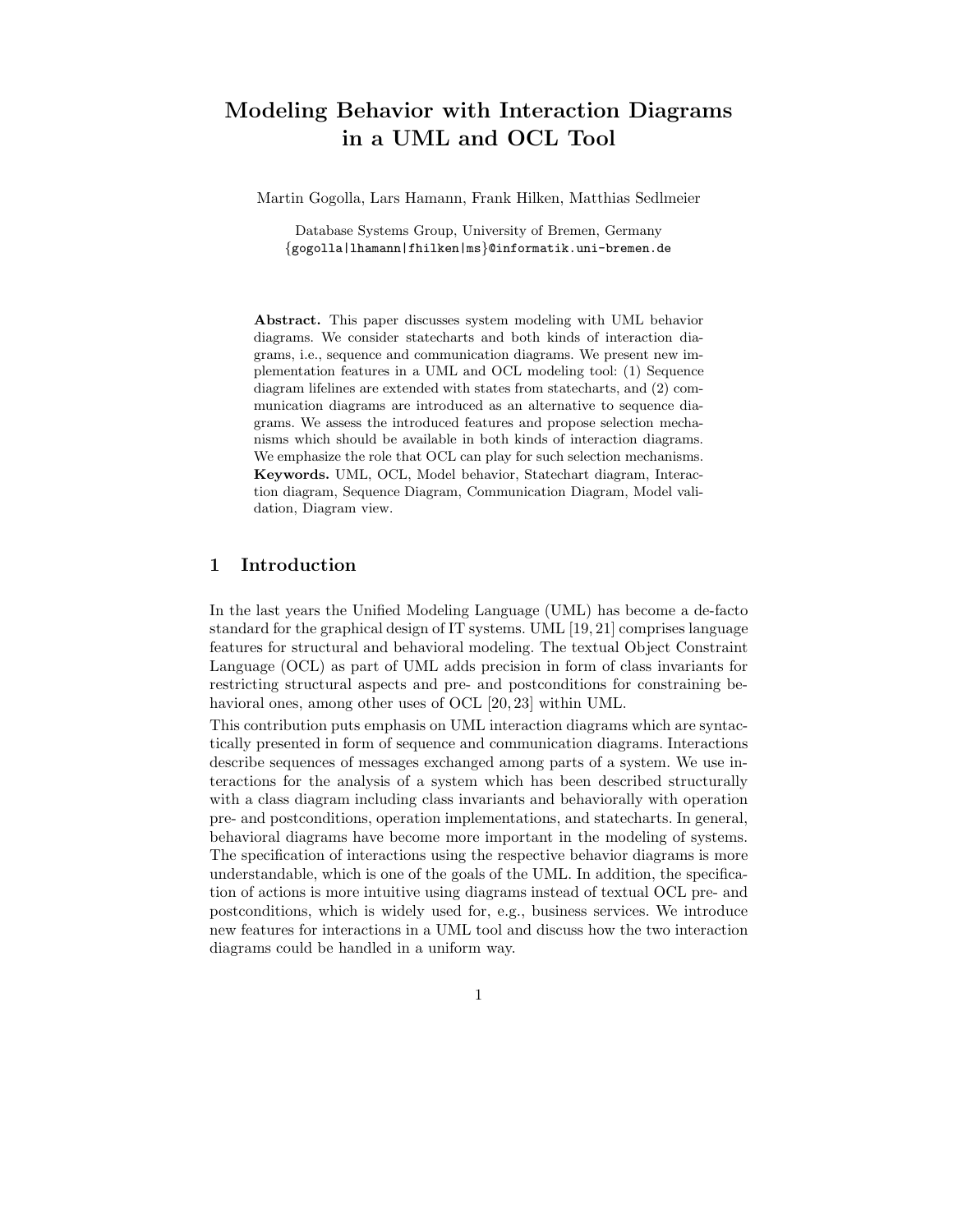Our group is developing the UML and OCL tool USE (UML-based Specification Environment) since about 15 years. USE [7, 10] originally started as a kind of OCL interpreter with class, object and sequence diagrams available in the tool from the beginning. Other behavioral diagrams have been added over the last years, namely statechart diagrams in form of protocol state machines and most recently communication diagrams. USE claims to be useful for validation and verification of UML and OCL models. USE has been employed successfully in national and international projects (see, for example, [1] and [6] among other projects).

The rest of this paper is structured as follows. Section 2 introduces a running example. After having set with the example the context of our work, we discuss in Sect. 3 some general issues concerning behavioral modeling: 'abstraction', 'best practices', and 'tool support'. Section 4 explains in more details how our system USE contributes to system validation and verification. Section 5 shows the UML metamodel for interactions and sets the context for the interaction diagram implementation within USE. Section 6 presents new features in sequence diagrams, and Sect. 7 discusses established and new features in communication diagrams. In Sect. 8 a direct comparison between the two interaction diagrams is shown. Section 9 proposes systematic selection mechanisms that could be available in both interaction diagrams. Section 10 compares our approach to related papers. The contribution is closed in Sect. 11 with concluding remarks and future work.

### **2 Running Example**

This section explains a running example which is used throughout the paper. In Fig. 1, a small, abstract version of Toll Collect<sup>1</sup> is shown. Toll Collect is a tolling system for trucks on German motorways. In the figure, the following USE features are employed: (a) a class diagram with two classes, (b) two statecharts (two protocol state machines) for each of the classes, (c) one object diagram, (d) one list of commands representing a scenario (test case), and the evaluation of (e) the class invariants and (f) a stated OCL query expression in the system state that is reached by executing the command list. The reached system state is characterized by the object diagram.

The class diagram consists of a part responsible for building up the motorway connections (basically Point, Connection, northConnect(Point), southConnect(Point)) and a part for managing trucks and journeys (basically Truck, Current, enter(Point), move(Point), pay(Integer)). The model includes three OCL class invariants (restricting system structure) and a number of OCL operation contracts in form of pre- and postconditions (restricting system behavior). Apart from the above used standard UML descriptions, the operations are implemented in a Simple OCL-like Imperative programming Language (SOIL). An example for an operation contract and an operation imple-

 $1$  www.toll-collect.de/en/home.html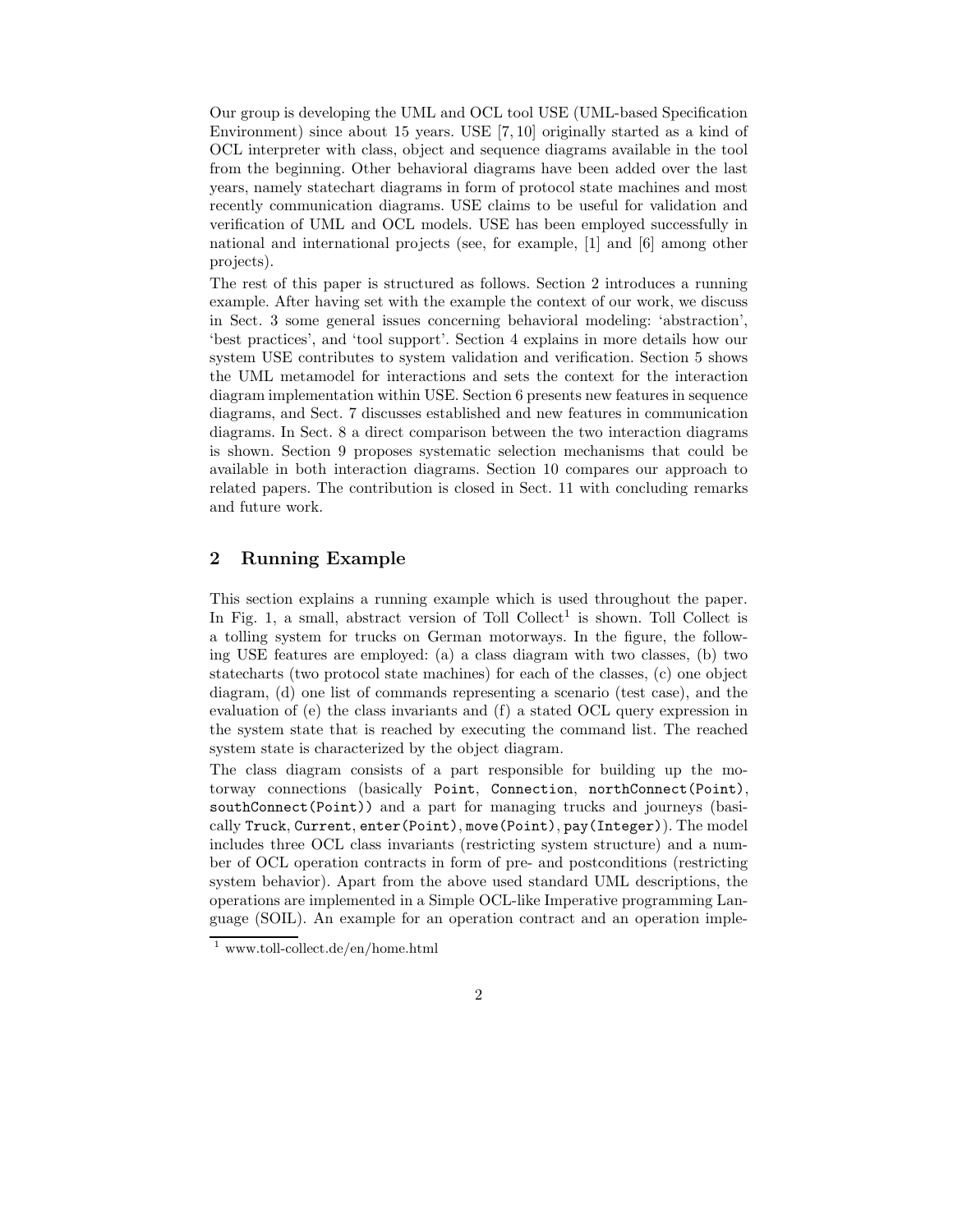

**Fig. 1.** Example model Toll Collect.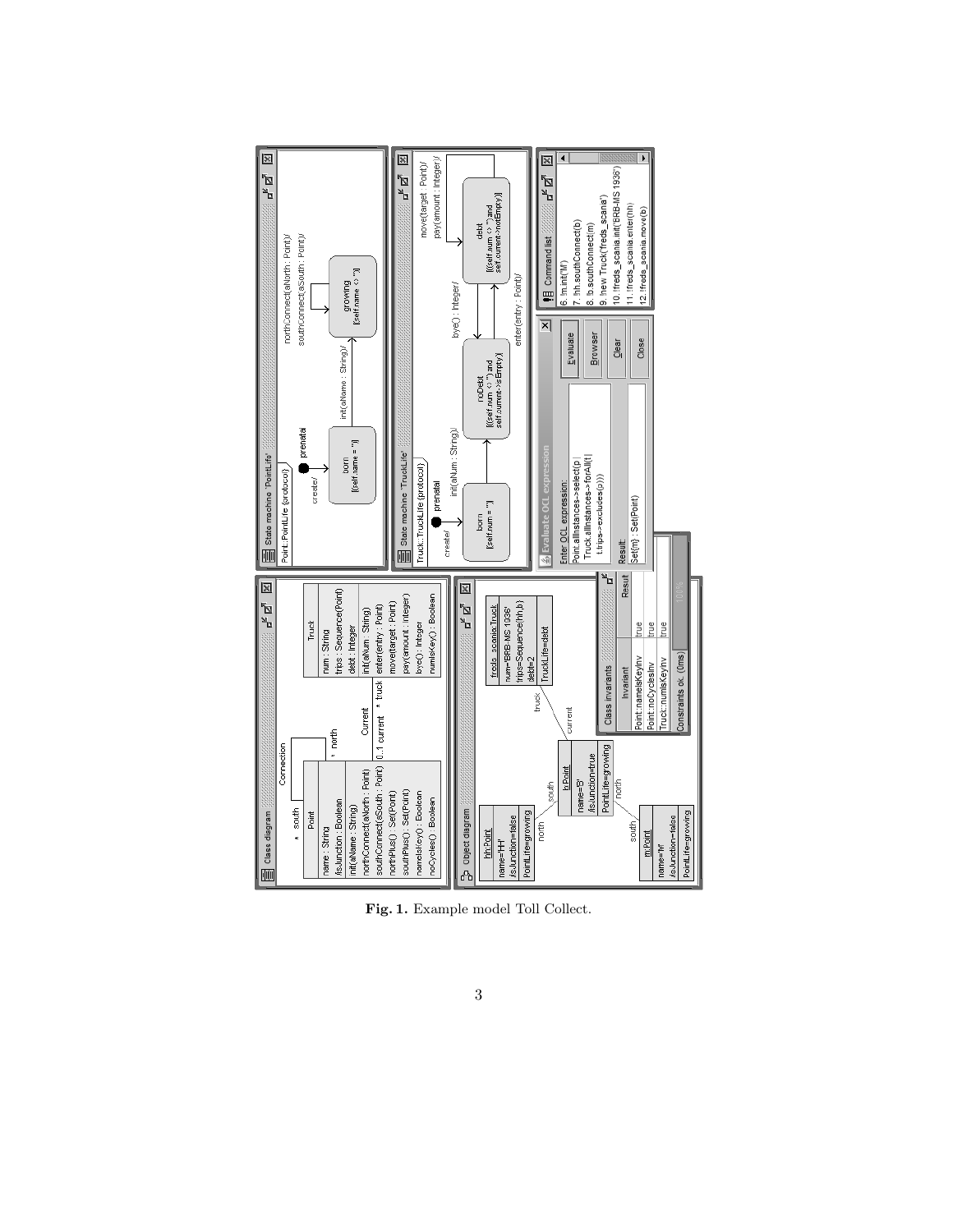```
Truck::move(target:Point)
  begin self.trips:=self.trips->including(target);
        self.debt:=self.debt+1;
        delete (self,self.current) from Current;
        insert (self,target) into Current;
  end
pre currentExists:
  self.current->notEmpty
pre targetReachable:
  self.current.north->union(self.current.south)->includes(target)
post debtIncreased:
  self.debt@pre+1=self.debt
post tripsUpdated:
  self.trips@pre->including(target)=self.trips
post currentAssigned:
  target=self.current
post allTruckInvs:
 numIsKey()
```
**Fig. 2.** Example of operation implementation and pre- and postconditions.



**Fig. 3.** Sequence diagram with statechart states on lifelines (some details suppressed) and equivalent communication diagram.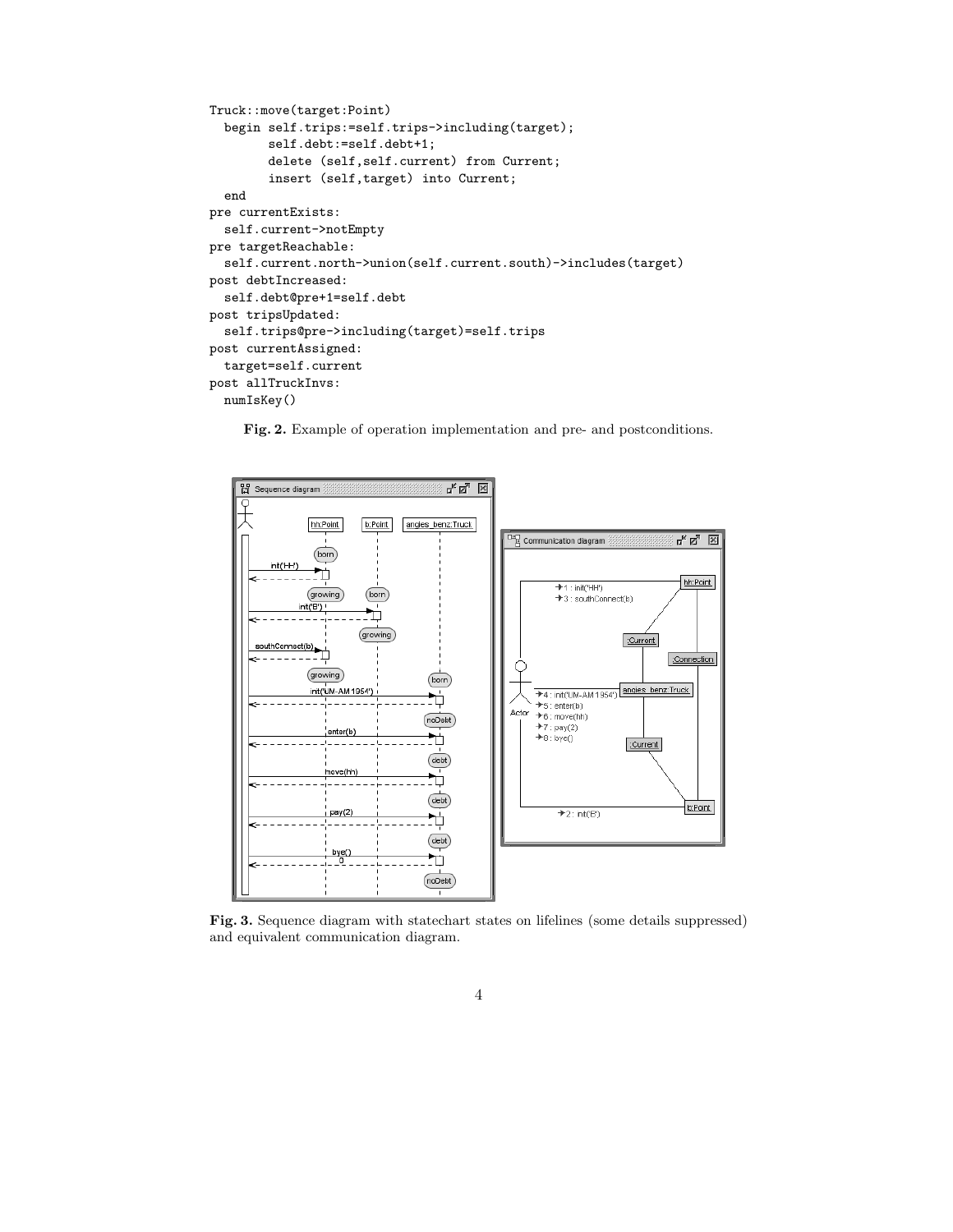

**Fig. 4.** Command list for used interaction diagrams.



**Fig. 5.** Example for motorway connections.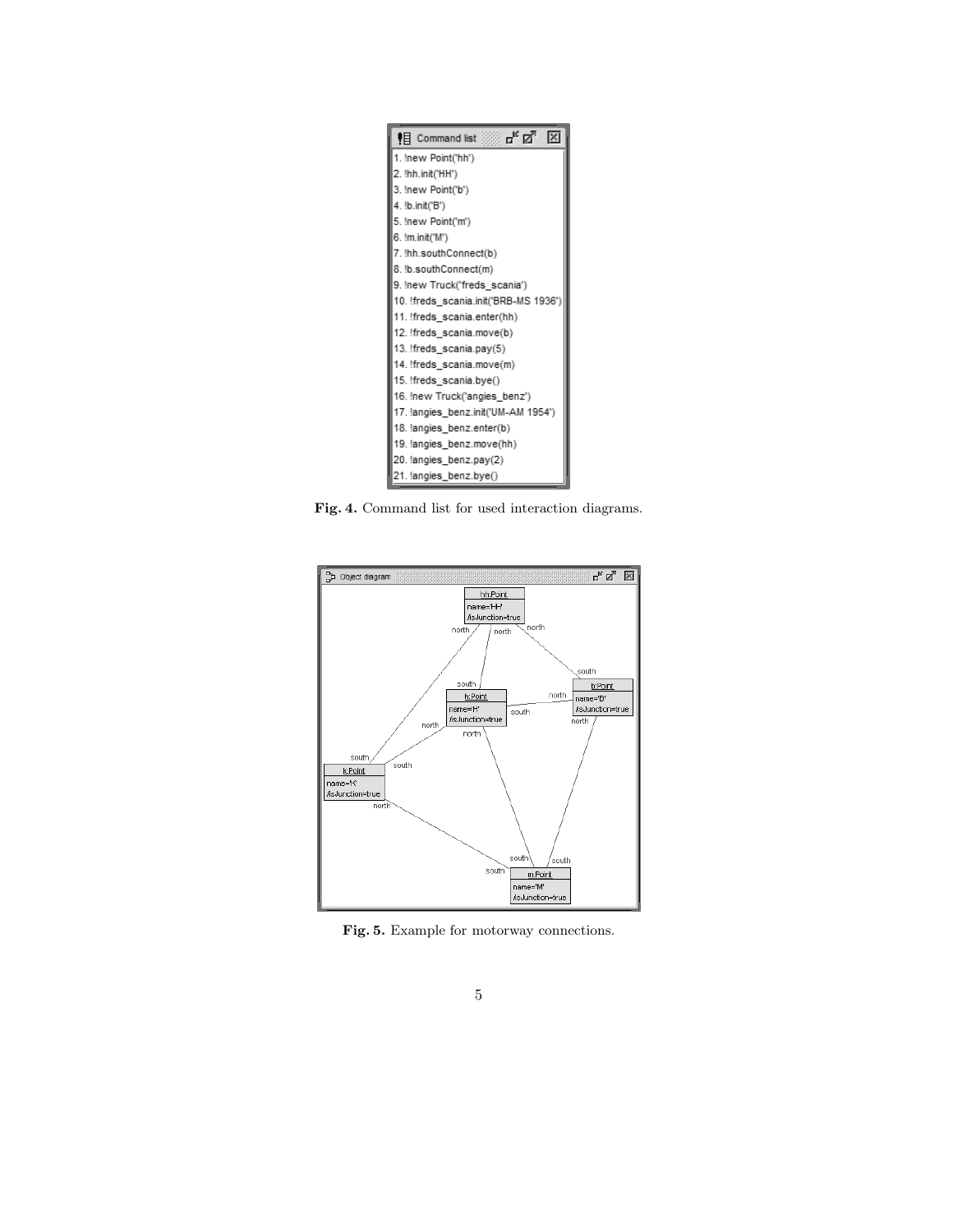mentation in SOIL [2] is shown in Fig. 2. Figure 3 displays a shortened variation of the scenario that the paper will discuss in detail in form of a sequence diagram and an equivalent communication diagram.

In Fig. 4, we show a longer command list where the single commands either generate objects with a specified object identity or call operations on generated objects. This command list and the commands determined by the respective operation implementation in SOIL are used in the following as the basis for the discussed interaction diagrams. This command list represents one test case, and this test case shows the *consistency* of the operation contracts in the sense that at least one scenario is possible where all operations are called (and thus *all pre- and postconditions* are valid) and *all invariants* are valid at times when no operation is active. The considered motorway connections are a toy example with the largest German towns Hamburg (hh), Berlin (b), and Munich (m). A slightly larger motorway example allowing to travel between western and eastern points as well is shown in Fig. 5. The complete USE model is given in the Appendix.

# **3 General Behavioral Modeling Issues: Abstraction, Best Practices, Tool Support**

Before we go into the details of our approach we want to discuss crucial questions between our work and general issues in behavioral modeling: To what extent does our approach support behavioral modeling *abstraction* mechanisms? What is the relationship between our proposal and established *best practices* in behavioral modeling? How is our work supported by *tools*?

**Abstraction:** The motivation for modeling and the relationship to abstraction has been formulated to the point in [22] (and other works by the same author): *Why do engineers build models? (a) To understand problems and solutions, (b) to communicate model and design intent, (c) to predict interesting characteristics of the system under study, and (d) to specify the implementation of the system under study. Building models is realized by selecting statements through abstraction, i.e., reduction of information preserving properties relative to a given set of concerns.*

In our view structural and behavioral modeling must go hand in hand. As our background is database and information system modeling, we typically start with structural modeling and later involve behavioral aspects. Other IT disciplines as, for example, embedded systems may prefer to start with behavioral issues and continue with structural ones. In our view, behavioral aspects are inherently more complex than structural issues because in information systems the behavioral descriptions must be aware of and respect the structural requirements. Thus finding good abstraction techniques that *reduce information* are even more relevant for behavioral modeling.

As said already before, we use UML interactions for the analysis of a system which has been described structurally with a class diagram including class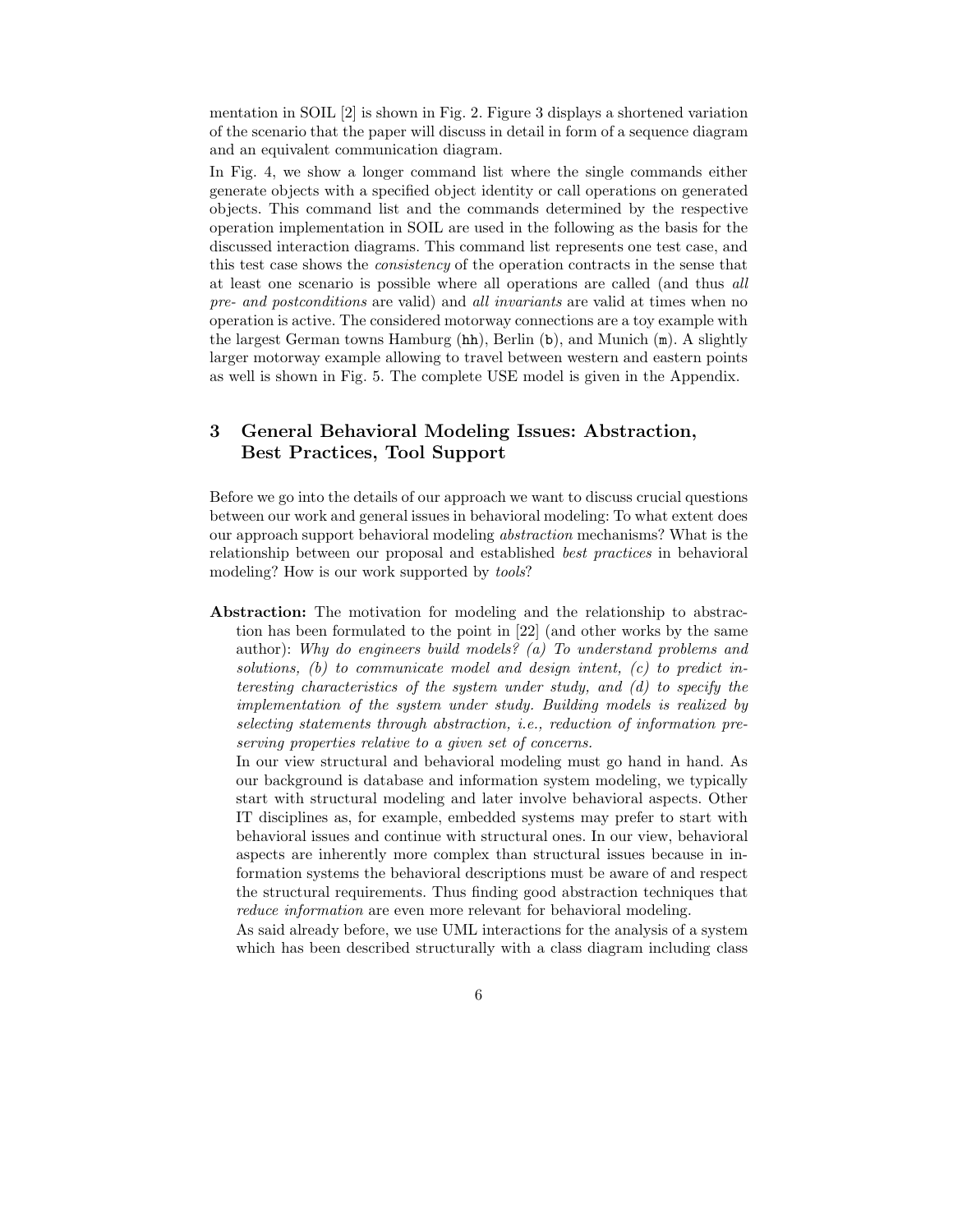invariants and behaviorally with operation pre- and postconditions, operation implementations, and statecharts. One focus here is on UML interaction diagrams in form of communication diagrams. Communication diagram are able to present all details of a behavioral scenario and bear the danger to overwhelm the modeler with too many messages which are the basic cornerstones of a scenario. Thus in particular for communication diagrams proper and adequate abstraction mechanisms are strongly needed. This demand leads in our approach to a proposal for allowing views on interaction diagrams that take into account message number intervals, message depth, and message kind abstraction mechanisms in order to show that part of a scenario that the modeler regards as important.

**Best practices:** UML sequence and communication diagrams are employed for showing interactions, i.e., message exchanges between objects (or object roles) in order to perform a task. *Both sequence and communication diagrams show interactions, but they emphasize different aspects. A sequence diagram shows time sequence as a geometric dimension, but the relationship among [object] roles are implicit. A communication diagram shows the relationships among [object] roles geometrically and relates messages to the connectors, but time sequences are less clear because they are implied by the sequence numbers. Each diagram should be used when its main aspect is the focus of attention* (quoted from [21]). If one wants to capture the difference along the slogan *Time vs Space*, one would classify the sequence diagram into the *Time* dimension and the communication diagram into the *Space* dimension.

However, there is only little methodological help on the question when to use which diagram. Our observation is that sequence diagrams are more frequently used than communication diagrams. It seems that sequence diagrams can be used intuitively easier due to explicitly displayed message order. The message order must be mentally retrieved in communication diagrams. However, as said before, communication diagrams show the relationship between objects which is neglected in sequence diagrams.

**Tool support:** Both sequence and communication diagrams are supported by UML tools. However, a general common view mechanism on the underlying interactions is not explicitly stated in UML. This leads to different features for interactions diagrams in different tools.

Our proposal here is to offer the same view mechanisms in both interaction diagrams. The motivation for an (as far as possible) uniform treatment of sequence diagrams and communication diagrams comes from the fact that both diagram forms treat the same model elements: interactions, i.e., objects and messages between them. For example, if one starts from a complex interaction in form of a sequence diagram and one selects a subset of the involved objects for viewing, then it should be possible to do the same selection in the corresponding communication diagram. The same holds if the selection is made for messages. A conversion between both diagram forms is in principle possible because of identical underlying elements (objects and messages) and because of the fact that the geometrical ordering in the sequence diagram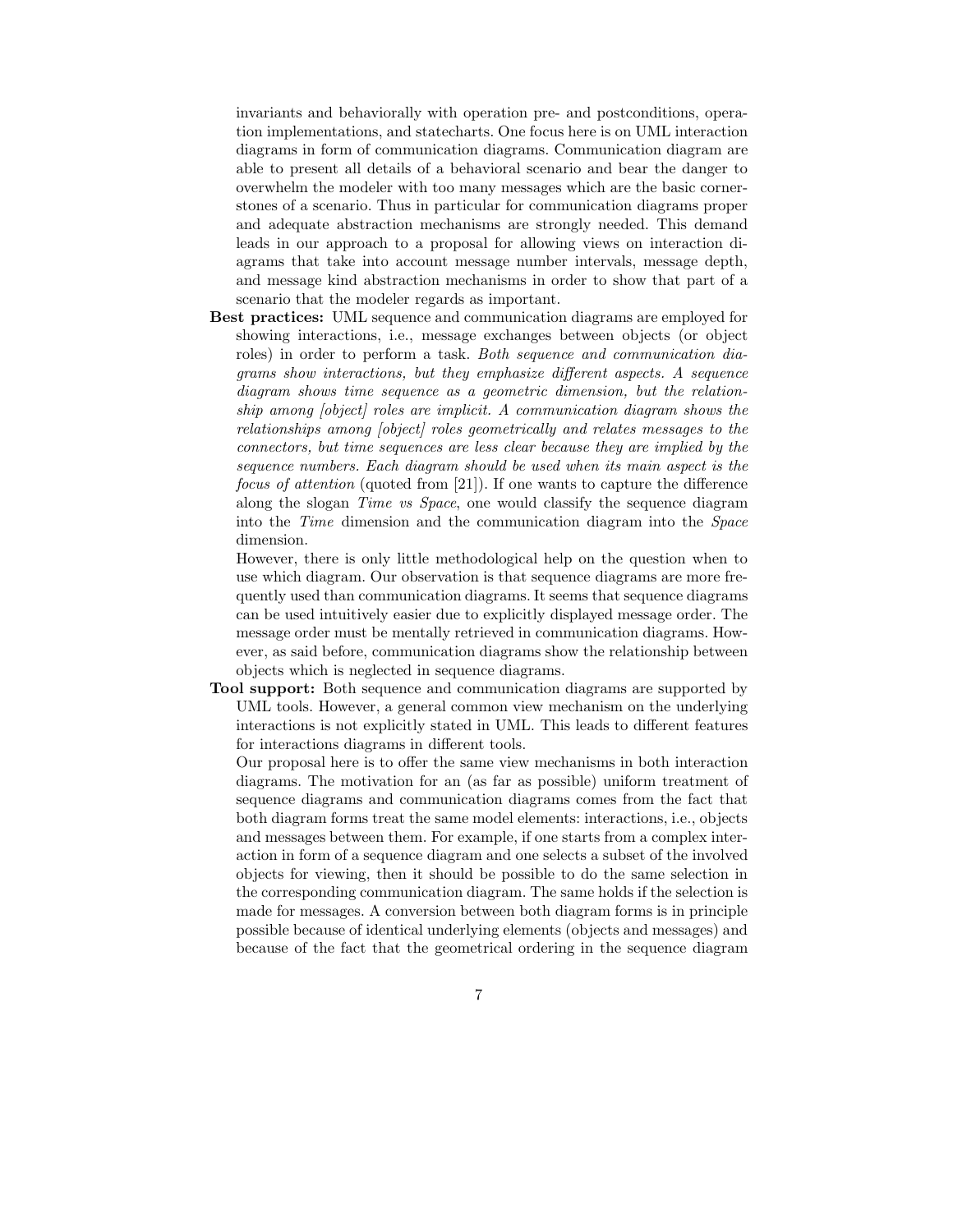has its equivalent in the numerical ordering in the communication diagram. However the relationships between objects present in the communication diagram do not have an equivalent in the sequence diagram and thus cannot be represented. With respect to the underlying static structure (the class diagram) both interaction diagrams use the same elements arising from the class diagram, basically commands for the creation and deletion of objects and links, for the manipulation of attributes and for operation calls.

Interaction diagrams can be looked at from different angles. One can view interactions in both sequence and communication diagrams along the object or along the message dimension. Furthermore, apart from interactively selecting relevant parts in a scenario, we discuss how to employ OCL for systematically accessing objects and messages.

The discussed features are implemented in our tool USE. Sequence diagrams have been present in USE from the very beginning, and only later communication diagrams were added. Integrated views on both kinds of interaction diagrams with common features are currently under development. The aim of the newly added view features is to better support new abstraction mechanisms for behavioral modeling, in particular in connection with communication diagrams that are only poorly supported in present UML tools as far as voluminous scenarios are concerned.

### **4 Validation and Verification with USE**

OCL can be employed in USE for various tasks: in class diagrams for (a) class invariants, (b) operation contracts, (c) attribute and association derivation rules, and (d) attribute initializations; in protocol state machines for (e) state invariants and (f) transition pre- and postconditions; furthermore for  $(g)$  ad-hoc OCL queries in object diagrams, and for (h) expressions within SOIL. In USE, class diagrams and protocol machines enriched by invariants, operation contracts, statechart constraints and SOIL operation implementations determine system structure and behavior. Sequence and communication diagrams are employed in USE for visualizing and analyzing specified test cases in form of scenarios. Interaction diagrams are not used for restricting system behavior, but to document, analyze, and understand the interactions. These diagrams are built after a complete model including the SOIL operation implementation has been constructed. The overall aim of USE is to support development by reasoning about the model through (a) validation, i.e., checking informal expectations against formally given properties, for example, by stating OCL queries against a reached system state (object diagram) and (b) verification, i.e., checking formal properties of the model, for example by considering model consistency or the independence of invariants as in [7]. That contribution also shows how USE supports making deductions from the stated model on the basis of a finite search space of possible system states (object diagrams). Such checks are realized in form of positive and negative scenarios which can be thought of as being test cases for the system under consideration. Thus USE supports the development of tests.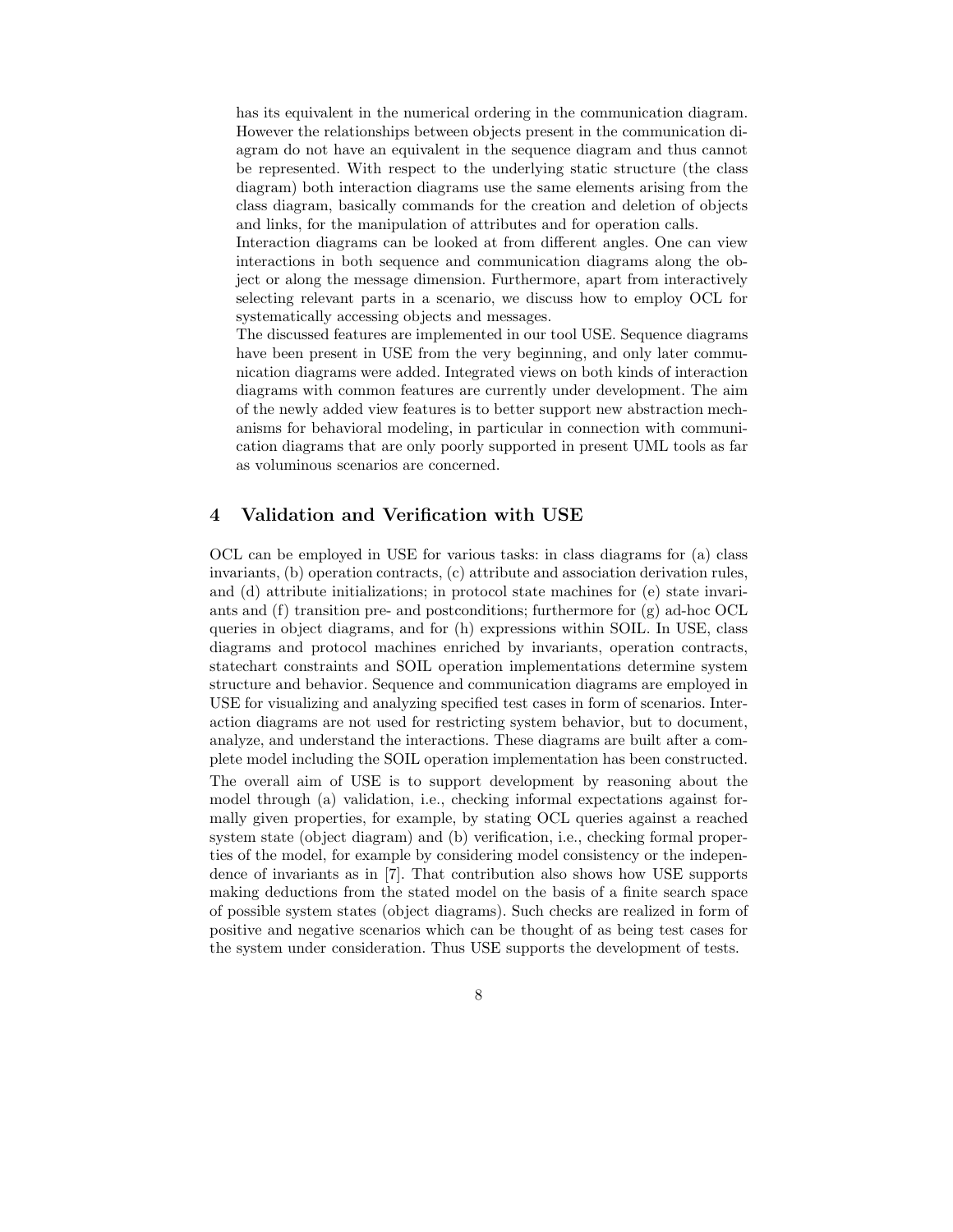In OCL operation contracts as well as pre- and postconditions can be general OCL formulas. In postconditions, one can refer with @pre to attribute and association end values at precondition time. Postconditions can state general requirements and are not restricted to the specification of changes to attribute and association end values. Thus the actual changes made by the operation are described in SOIL and are checked against the contract. Concerning the protocol state machines, concurrency is currently not supported, and operation call sequences which do not fit to the protocol are rejected. The definition of protocol state machines is optional.

Various validation and verification use cases for the USE tool are discussed in [9]. A comparison between the USE verification method for behavioral aspects and another approach is discussed in [11]. The so-called 'filmstripping' technique within USE for mapping behavioral descriptions into structural problems is proposed in [8].

### **5 UML Metamodel for Interactions**

The interactions part of the UML metamodel<sup>2</sup> [19, p. 473ff.] was developed to visualize concrete traces of event occurrences and in addition to allow the definition of all possible traces of an interaction. The former can be used in early design stages to be able to communicate with designers and to some extent with stakeholders. A concrete trace does not show alternatives or loop constructs, because it describes a single message trace (or command trace) in the system. Elements like alternatives or loops can be used in later design phases to express all possible traces (cf. [19, p. 473]). Interactions can be visualized by different diagrams. Two of the more common ones are sequence diagrams and communication diagrams. Both diagrams focus on slightly different aspects of interactions. While sequence diagrams highlight the time line of an interaction, communication diagrams focus on the different elements participating in an interaction and their relationship.

Figure 6 shows an excerpt of the UML metamodel required to briefly discuss the representation of event occurrences inside interaction diagrams. A more detailed presentation can, for example, be found in [16]. On the right side of this figure, meta classes from the structural modeling part of the UML are shown. These are needed to completely model message occurrences. On the left side, the relevant parts of the interaction meta classes are shown. Consider the occurrence of the message enter(hh) shown in the following sequence diagram in Fig. 3 and in the (following) communication diagram in Fig. 8. This part of both diagrams can be expressed as an object diagram of the metamodel, as it is done in Fig. 7. Again, on the right side the structural part is shown, e. g., the two classes which participate in the message occurrence: Truck as the class of the receiving in-

 $^2$  UML metamodel novices might skip this section on first reading and continue with the next section. UML metamodel followers are invited to dive deep.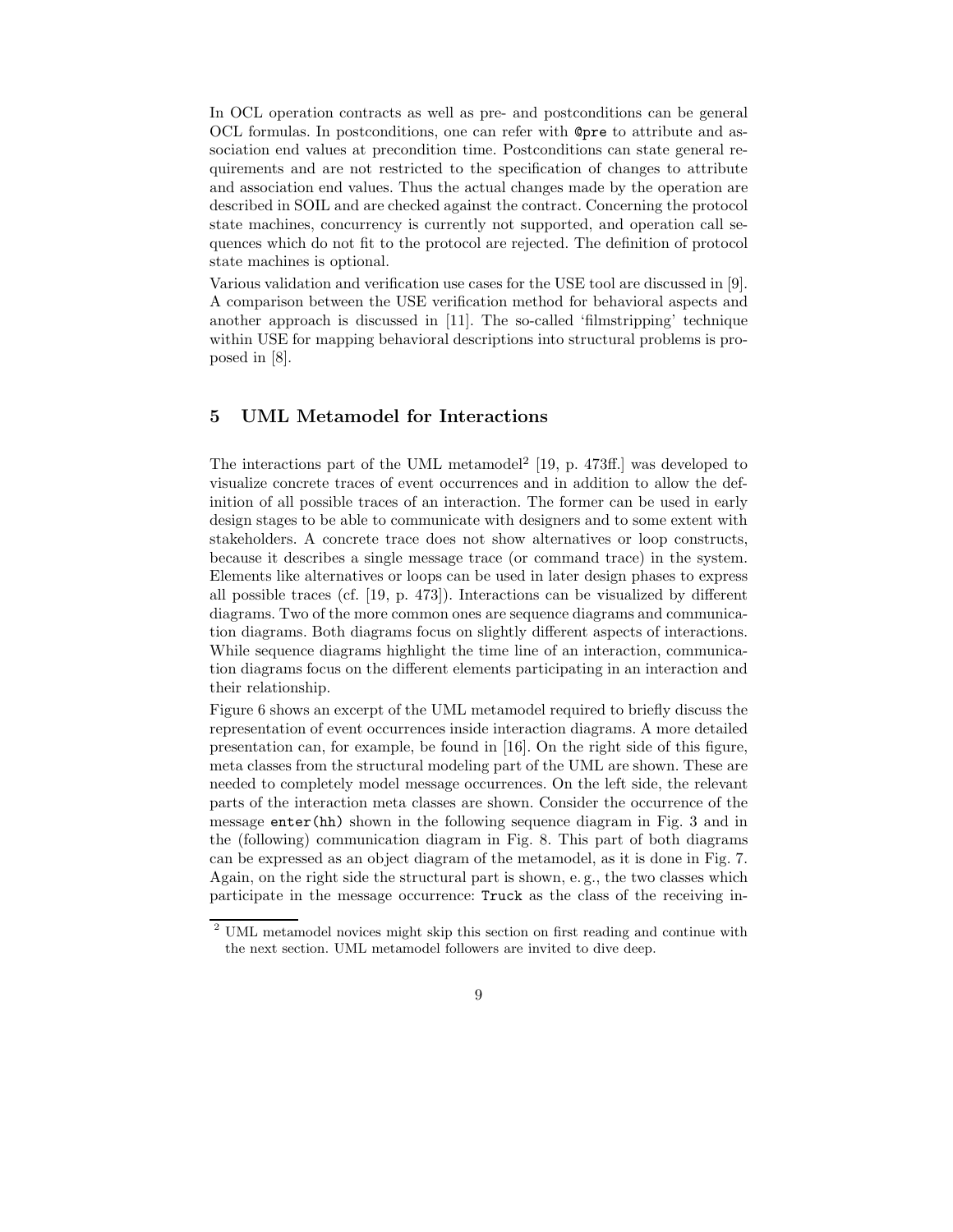

**Fig. 6.** Relevant parts of the UML interactions metamodel.

stance<sup>3</sup> and Point which is used as the type of the parameter of the operation enter. Further, both instances used in the interaction diagrams (freds scania and hh) are placed there, too. On the left side, the example scenario is given as an instance of Interaction. Since we consider the single message occurrence enter(hh), the object diagram contains few interaction related instances. First, the Gate gSend acts as the source of the message occurrence. It is linked to the interaction as a formal gate to signal that the source of the event is outside of this interaction. The receiving end of the message is represented by the instance recEnter of type MessageOccurenceSpecification. This instance is linked to the Lifeline named freds scania:Truck. The payload of the message mEnter is given by the InstanceValue argument linked to the instance hh of the class Point.

#### **6 Sequence Diagrams**

As USE allows the developer to employ UML protocol machines to restrict the model behavior and to document test scenarios with sequence diagrams, it is desirable to show the protocol machine state of objects on sequence diagram lifelines, when the developer thinks this may be useful. Thus we have implemented this option for lifelines.

In Fig. 3, a fraction of the test scenario from Fig. 4 is displayed. We have manually selected the lifeline of only two Point objects and one Truck object and have activated the display of states from protocol state machines. For example, one can directly trace the development of the Truck object and the state changing

<sup>&</sup>lt;sup>3</sup> In the current version of the UML metamodel, a lifeline can only represent connectable elements like properties or parameters. Since our tool allows a lifeline to represent a concrete instance, this fact cannot be expressed using the current UML metamodel. This is an open issue reported to the OMG [5].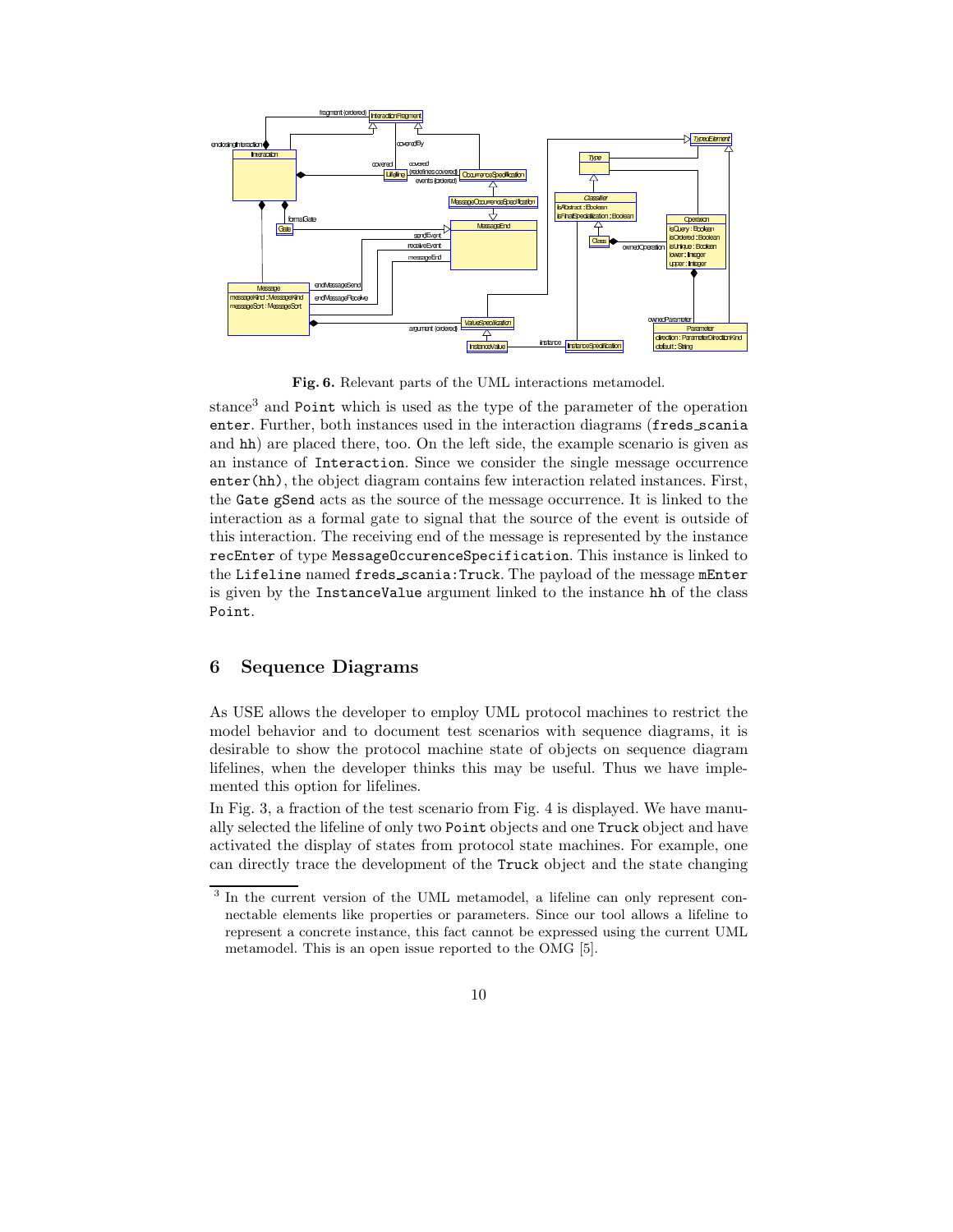

**Fig. 7.** Send message event as an instance of the UML metamodel.

through operation calls with  $init(...)$ , enter(..), move(..), pay(..), bye(): from born to noDebt to debt and then again to noDebt. In the case that more money has been paid than is needed for paying the journey, the operation bye returns the overpayment.

UML sequence diagrams also allow the developer to use combined fragments, which define a combination of interaction fragments. A combined fragment consists of an interaction operator, an appropriate interaction operands and, if required, so-called guards (Boolean expressions).

Altogether, the UML supports 12 interaction operators. Some of these operators could be introduced in USE by representing SOIL operations as sequence diagrams. The *alternatives* and *option* operators, for example, could be realized via SOIL's conditional execution support (*if-then-else*). And the *loop* operator could be implemented via the SOIL iteration statement (*for-in-do-end*).

Sequence diagrams also support *interaction use* elements, which allow developers to call other interactions to simplify or reuse shared interactions. This could be represented in SOIL with corresponding operation calls, thus covering the *reference* interaction operator.

## **7 Communication Diagrams**

Figure 8 shows the communication diagram representing the messages from the test scenario in Fig. 4 and additionally all messages that are executed within the operation calls by the SOIL implementation. As usual in communication diagrams, the ordering of messages is determined by message numbers, and submessages (i.e., messages that are triggered by one message) are displayed by a structured message number with a dot as separator. For example, message 18 has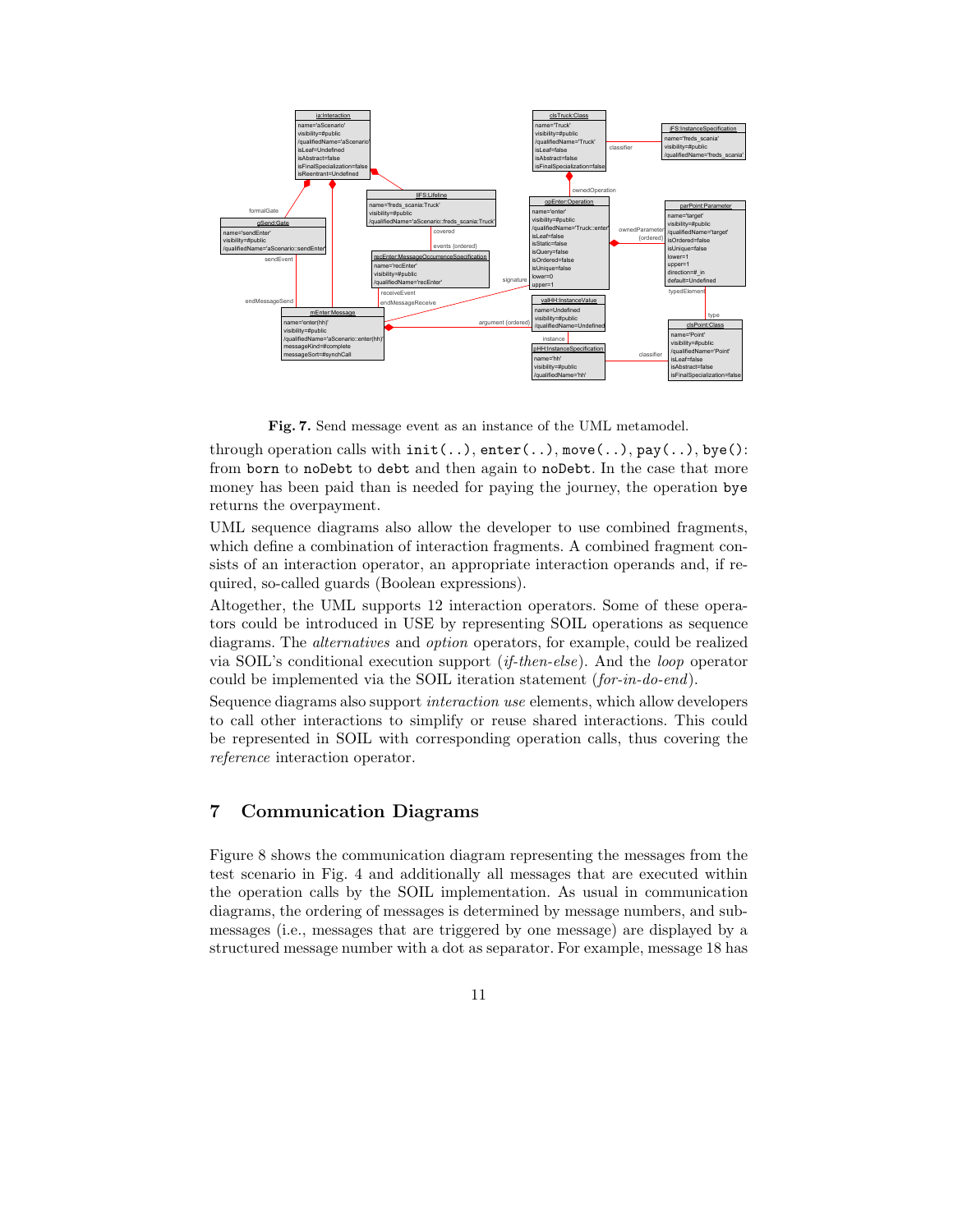

**Fig. 8.** Communication diagram with details shown (framed messages also in Fig 3).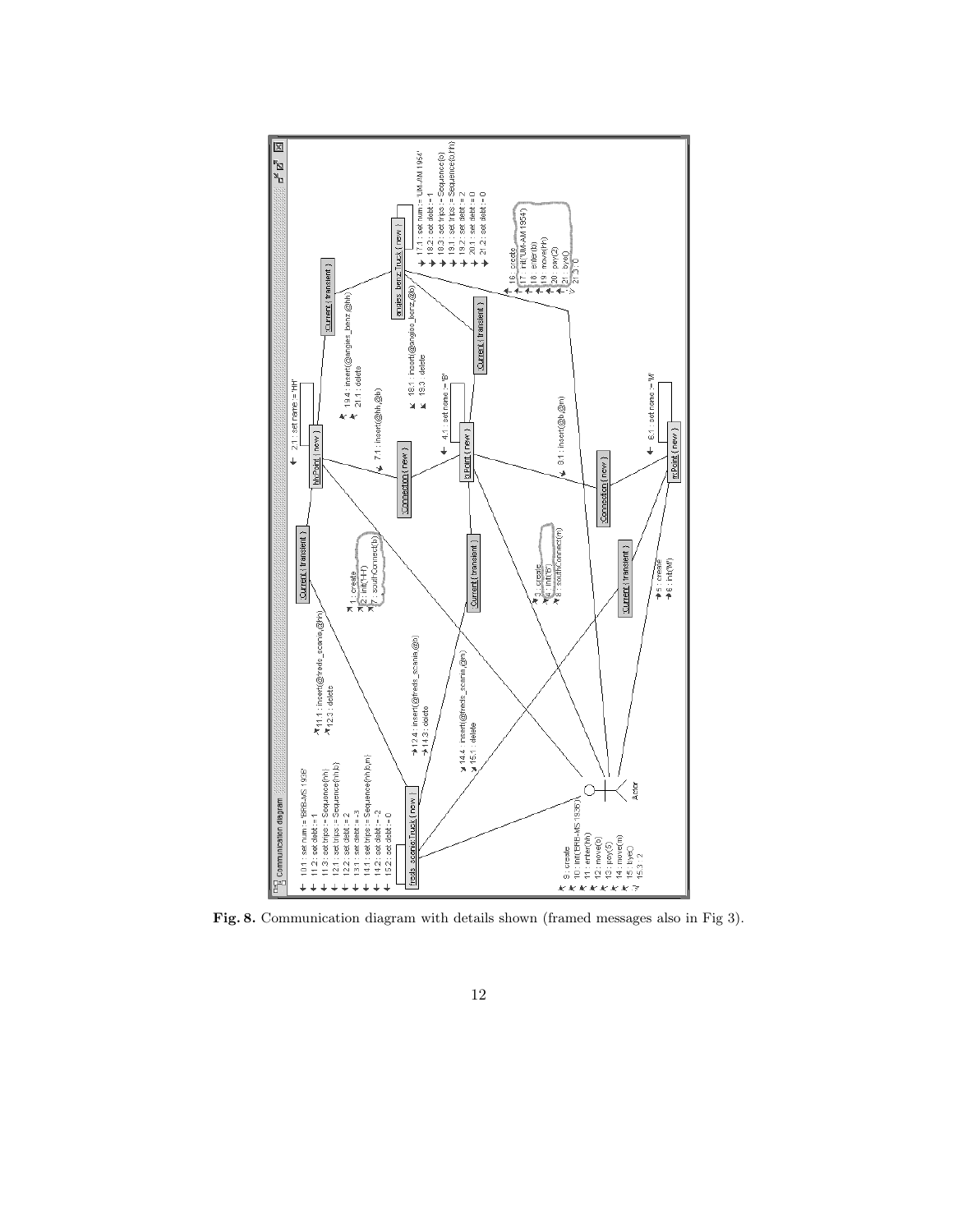

**Fig. 9.** Communication diagram displaying only messages 9-15.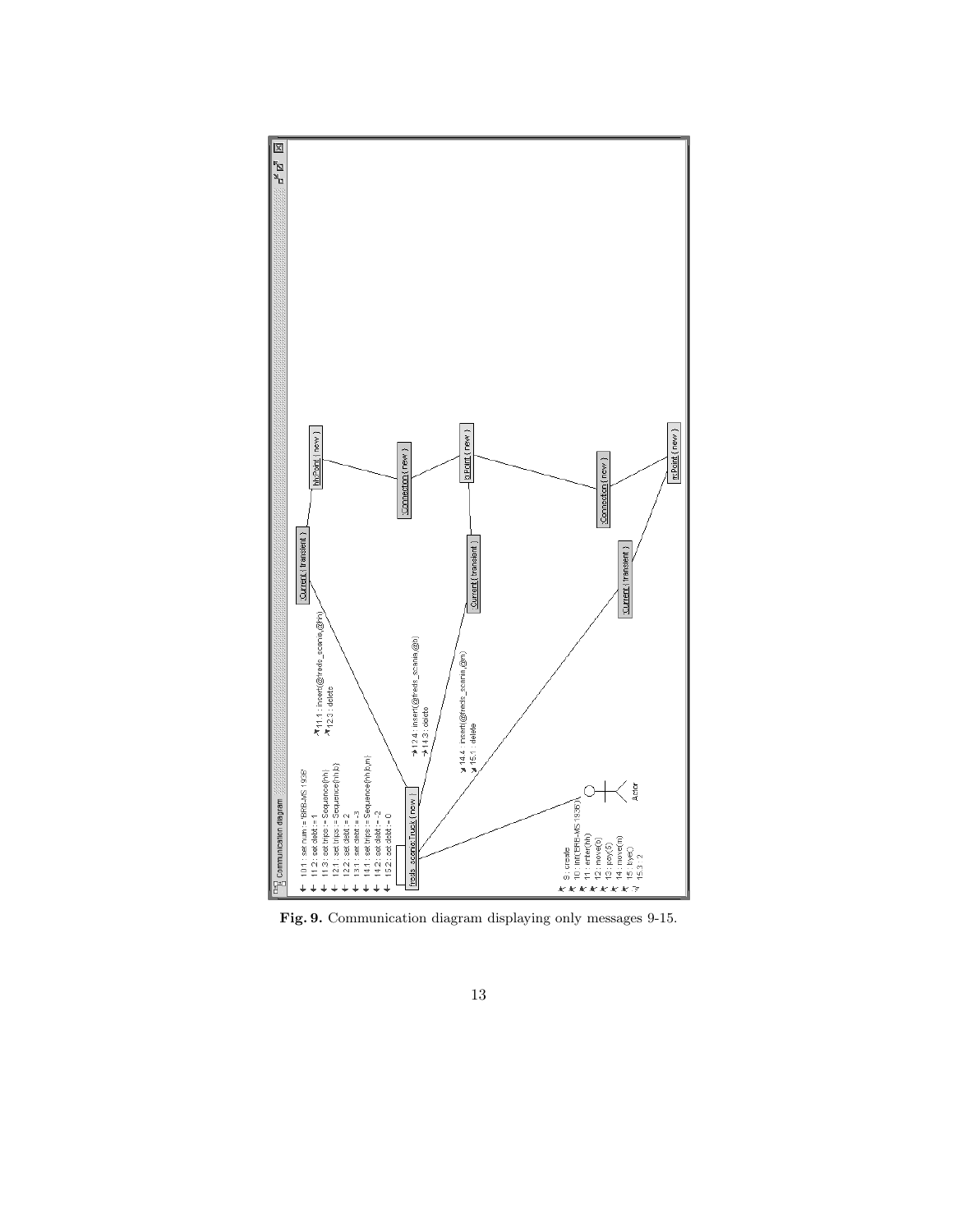

**Fig. 10.** Sequence diagram displaying only messages 9-15.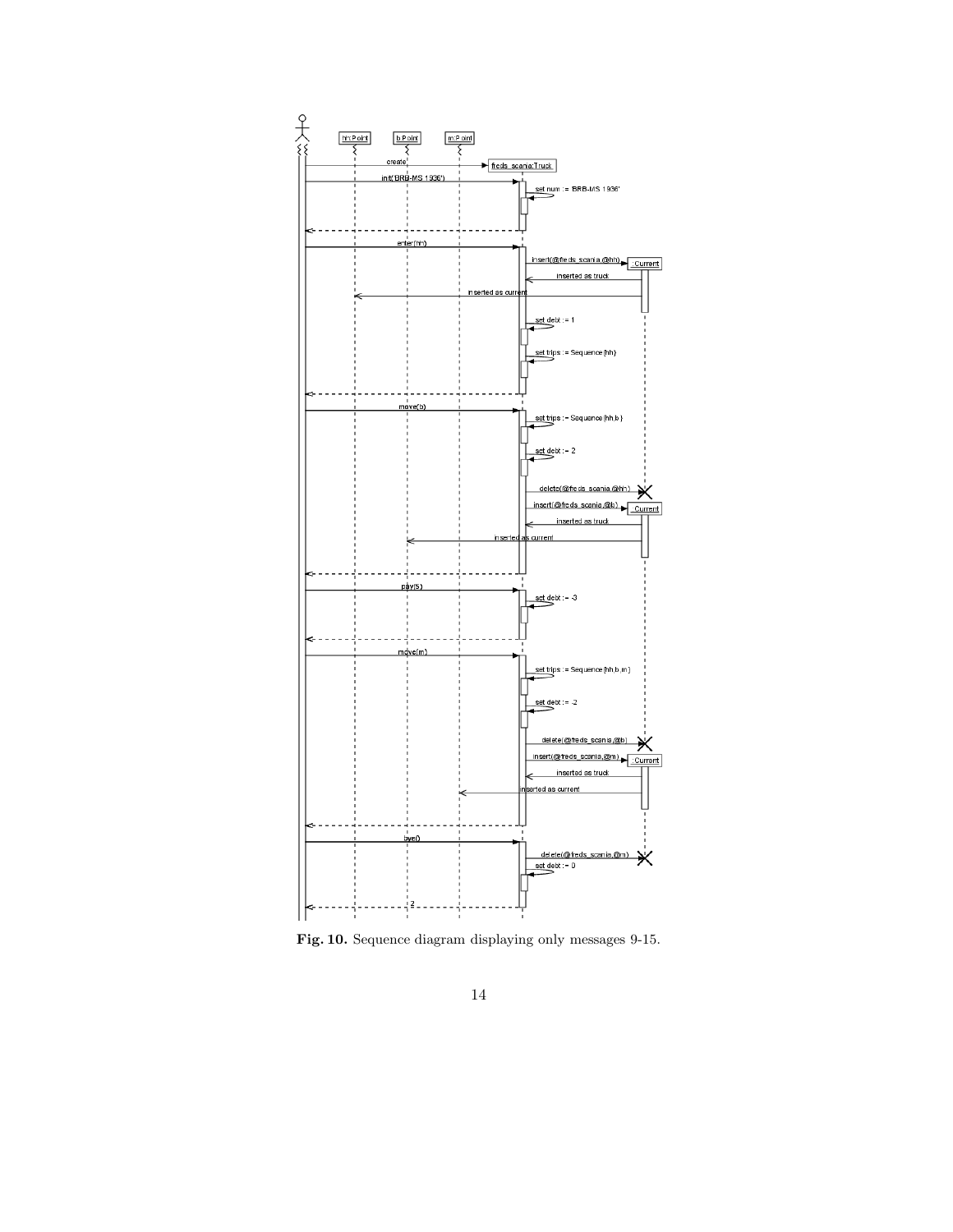

**Fig. 11.** Communication diagram displaying only link insertion and deletion.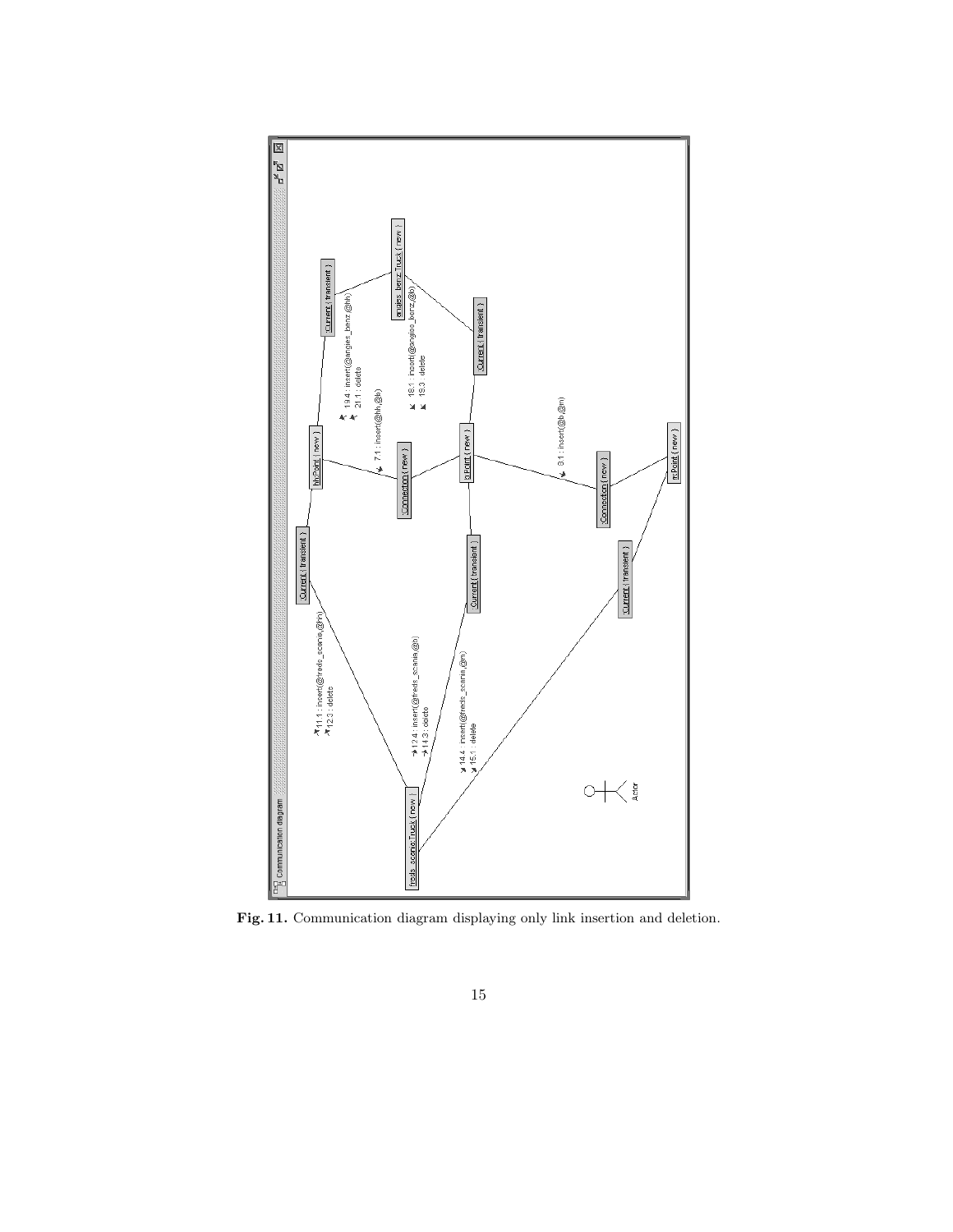

Fig. 12. Communication diagram with OCL selection for truck object by identity.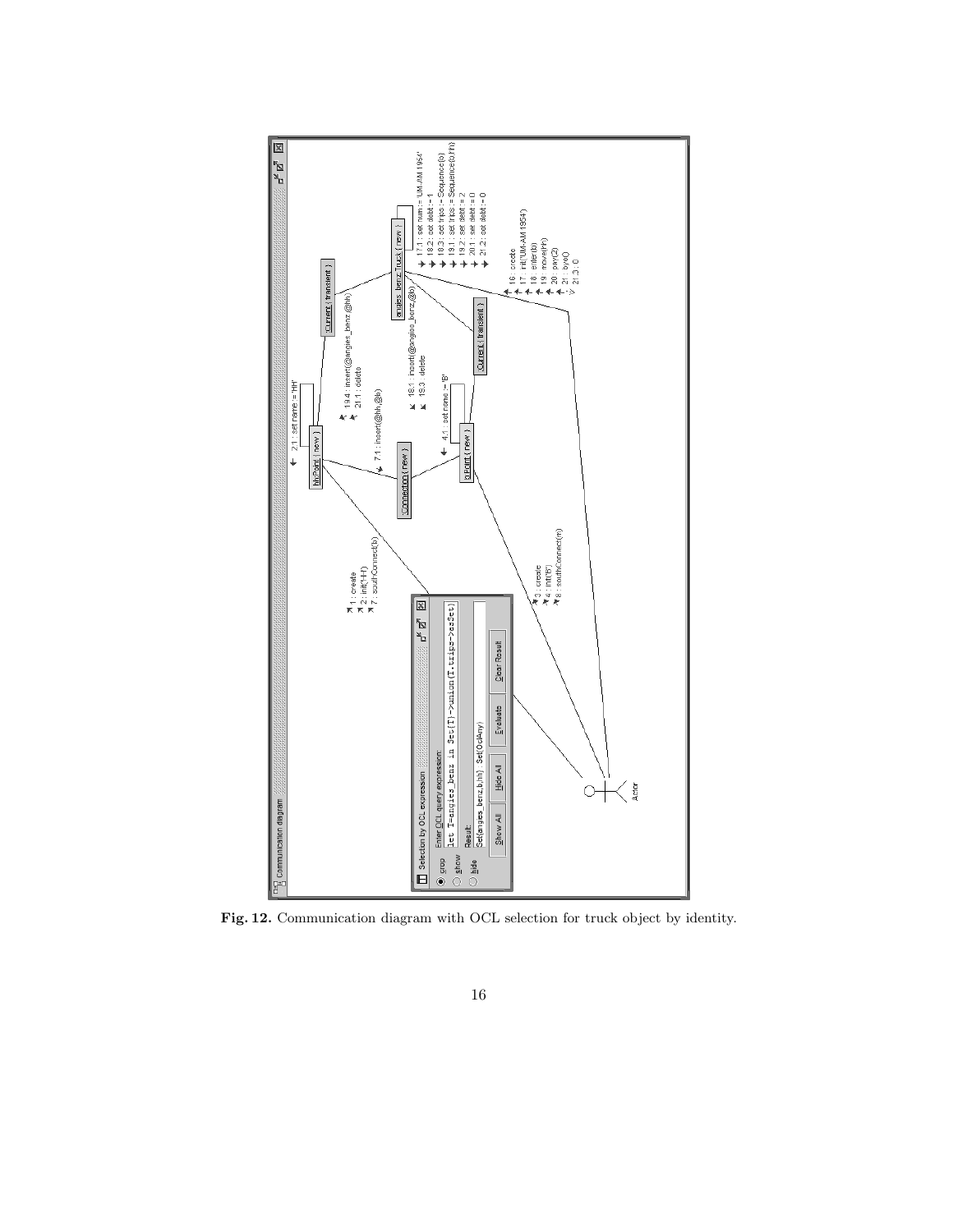

**Fig. 13.** Sequence diagram corresponding to communication diagram in Fig. 12.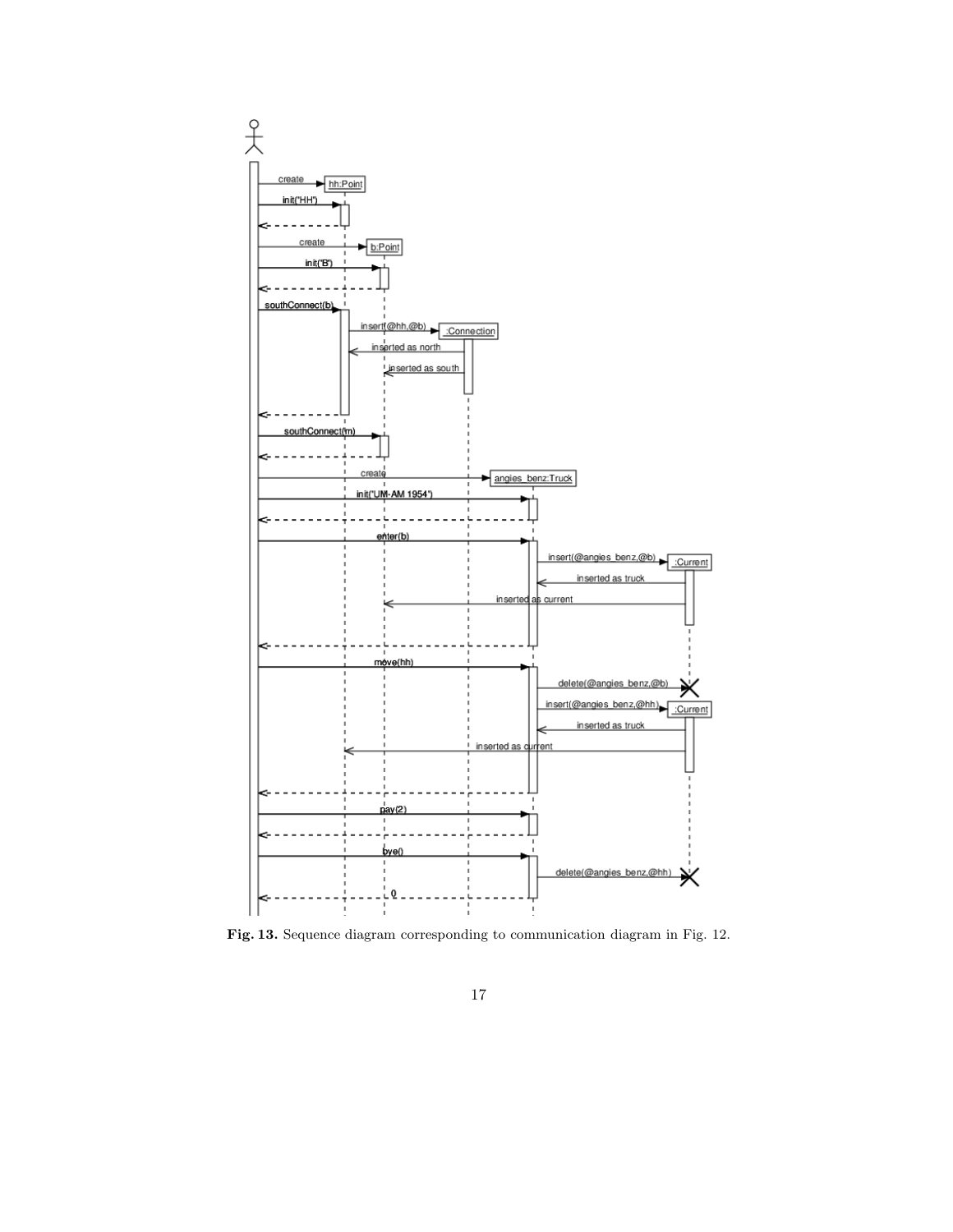the sub-messages 18.1, 18.2, and 18.3, i.e., the enter(b) call on the Truck object angies benz is implemented by a link insertion (18.1) in association Current, an assignment (18.2) for attribute debt and an assignment (18.3) for attribute trips. As usual in communication diagrams, the specifications new, transient, resp. destroyed refer to objects that are newly introduced, newly introduced and deleted, resp. deleted during the interaction.

The relationship to the sequence diagram in Fig. 3 has been indicated manually by messages that are lying inside free drawn frames. These eight framed messages correspond to the eight messages in the sequence diagram.

For a smart representation of a communication diagram in an interactive GUI, the main objective is to provide a good overview and comprehensibility of the diagram. Bigger communication diagrams with multiple operation calls and messages become quickly difficult to follow (see Fig. 8). To improve this situation, some straightforward ideas have proven to be helpful:

- 1. Limiting the view of the diagram to a range of messages (see Fig. 9).
- 2. Cropping of different message types to only display those messages that are relevant to understand the shown process (see Fig. 11).
- 3. Cropping of objects and links to only display those relevant in the shown process (see Fig. 12).
- 4. Combinations of the above.

The communication diagram in Fig. 8 shows the complete sequence of messages (1–21), which can be roughly split into the *initialization of a road network* and two *navigations of trucks*. Figure 9 focuses on the navigation of the first truck only (messages 9–15) and thereby this sequence is easier to understand.

A similar effect occurs when focusing on a subset of message types. Figure 11 only shows link insertion and deletion messages in the communication diagram and thereby increases the focus on the development of the links. A similar feature is available for sequence diagrams, allowing to show or hide the message types create, destroy, insert, delete and set.

Lastly, single objects and links that are not relevant to understand the current process can be removed from the view of the diagram in favor of a better accessibility, e.g., in Fig. 12 only one truck, the two points that it visits and the links in between these objects are displayed. The other parts of the route as well as the second truck are hidden.

Thus, to help with the selection of large quantities of objects communication diagrams, the *selection by OCL expression* feature of the USE tool has been taken over from the object diagram (see Fig. 12). With this feature, certain objects can be shown, hidden or cropped.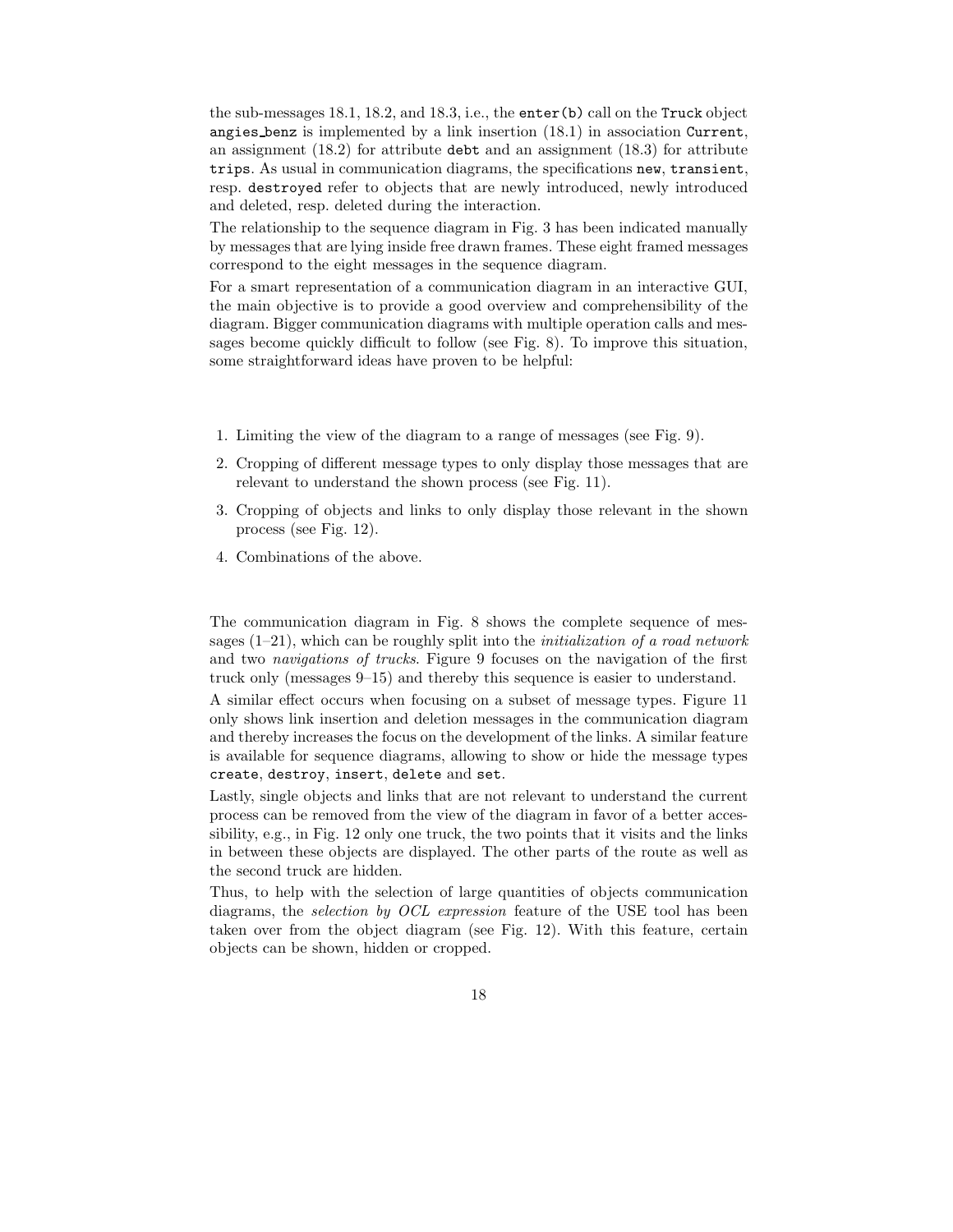### **8 Selection Mechanisms in Communication and Sequence Diagrams**

To further illustrate and compare the selection mechanisms in sequence and communication diagrams, the following three examples demonstrate selecting views on the complete interaction from Fig. 8 where one particular aspect is emphasized in each example. Where appropriate, the corresponding sequence diagram is also displayed with the same filters applied.

- 1. **Interval selection:** Figure 9 restricts the messages according to a message number interval: only the messages 9 to 15 including their sub-messages are stated. This part of the interaction handles the first Truck object and shows its initialization and movements. Figure 10 shows the corresponding sequence diagram with the same selection applied.
- 2. **Message kind selection:** Figure 11 presents a view on the complete interaction along a different dimension than message numbers. Only messages concerning a particular message kind are displayed, in this diagram the insertion and deletion of links. As in UML different message kinds are available, such a restriction can be useful. In USE we currently support the following message kinds: object creation, object destruction, link creation, link destruction, attribute assignment, and operation call.
- 3. **OCL selection:** Figure 12 makes a selection in the communication diagram with the help of an OCL expression. In this case the OCL expression picks a Truck object together with the Point objects that are visited. The result is typed as Set(OclAny) because objects of different classes show up. All messages between the selected objects are shown. This object and message selection cannot be achieved with a message number interval or a message kind specification. Figure 13 shows the corresponding sequence diagram with the same selection applied, however set statements are hidden.

The selection mechanisms shown in the communication diagrams in Figs. 8 and 12, are currently implemented (modulo some required improvements in the user interface). USE also supports the selection mechanisms shown in Figs. 9 and 11.

# **9 Systematic Selection Mechanisms for Views in UML Interactions and Further Use of OCL**

Currently, the selection mechanisms for UML sequence and communication diagrams in our tool USE are different. This is due to the fact that the design and implementation has been done at different times with different people involved. Our plan is to unify the selection mechanisms and offer a unified view mechanism for both interaction diagrams. We currently identify the following options. An overview in form of a generic interaction together with the object and message dimensions and the resulting presentation options is presented in Fig. 14.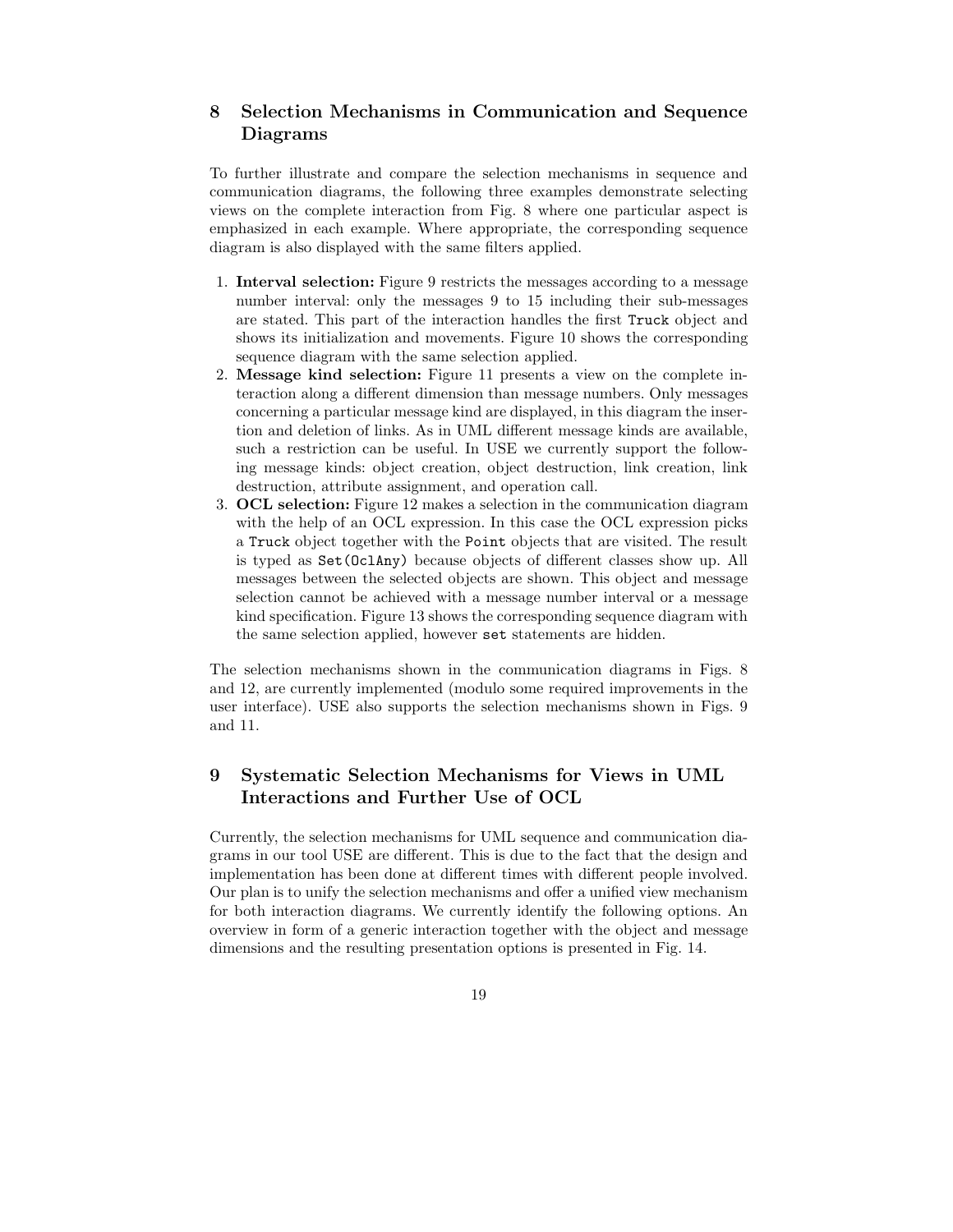Model behavior determined by

- Class diagram with class invariants and operation pre- and postconditions
- Statecharts with state invariants and transition pre- and postconditions

Object selection through

- Manual selection or selection by enumeration
- Class selection (objects of particular classes)
- Operation selection (objects sending/receiving calls of particular operations)
- OCL expression



**Fig. 14.** Overview on interactions with object and message dimension.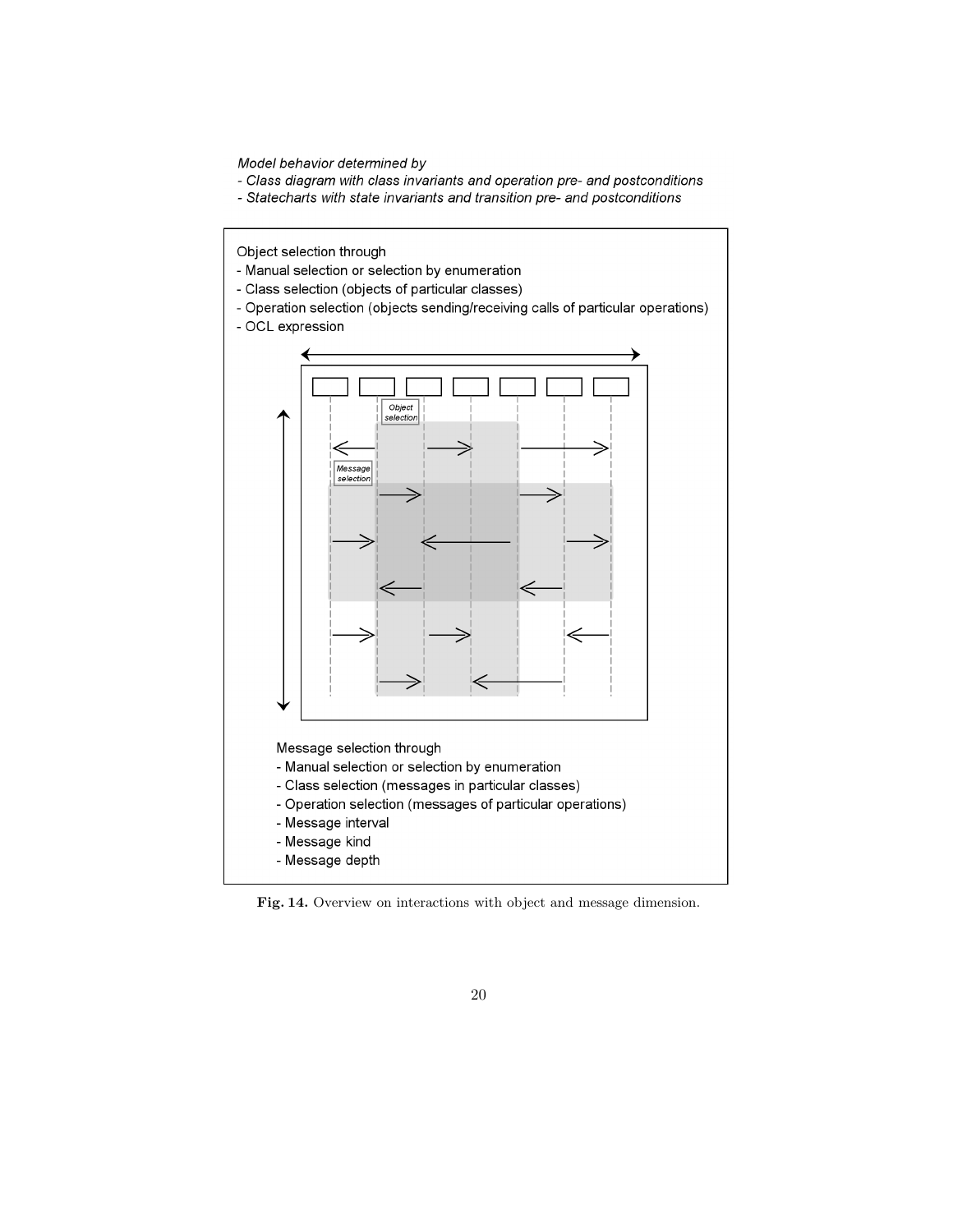**Selection focusing on objects:** Objects could be selected through the following possibilities:

- 1. Interactive show, hide or crop for objects individually or by class.
- 2. Interactive multiple selection by shift key and mouse click.
- 3. Objects satisfying resp. violating an OCL invariant during interaction.
- 4. Objects satisfying resp. violating an ad-hoc OCL formula during interaction.

**Selection focusing on messages:** Messages could be selected through the following possibilities:

- 1. Interactive show, hide or crop for messages.
- 2. Selection through an OCL object query identifying the sending object.
- 3. Selection through a satisfied resp. violated OCL pre- or postcondition.
- 4. Selection through a satisfied resp. violated ad-hoc OCL formula at pre- or postcondition time during an operation call.
- 5. Selection by message kind: object creation, object destruction, link insertion, link deletion, attribute assignment, operation call.
- 6. Selection by message number depth.
- 7. Determination of a message interval defined by
	- (a) interactively fixed start message and end message.
	- (b) start OCL formula and end OCL formula.
	- (c) a statechart start state and a statechart end state for a fixed object.

The OCL expressions that we employ in communication diagrams are currently working on the last system state. However, the communication diagram contains information that is not selectable using plain OCL in this way, i.e., removed objects and links in general. For example the OCL expression allInstances() to select all instances of a class will currently not select transient or destroyed objects, yet they are still displayed in the communication diagram.

Consequently, to get full access to the elements in the communication diagram, the syntax and accordingly the evaluation of OCL has to be extended. First, it is desired to access the system's pre- and post states of each message to get access to all time steps of the communication diagram. In addition, access to the elements of a range of messages or the global sequence of messages is helpful for the selection. Temporal extensions for OCL often include functionality to formulate expression about the past (see e.g., [25]) and can be considered to be integrated.

The temporal extension of OCL would not only improve the selection of elements in the GUI. The access to the new properties increases the possibilities of validation tasks formulated on the communication diagram.

### **10 Related Work**

Behavior modeling with UML interactions has relationships to other important approaches. A definition of the UML interaction semantics in terms of the System Model can be found in [3]. In [13], a comparison between software model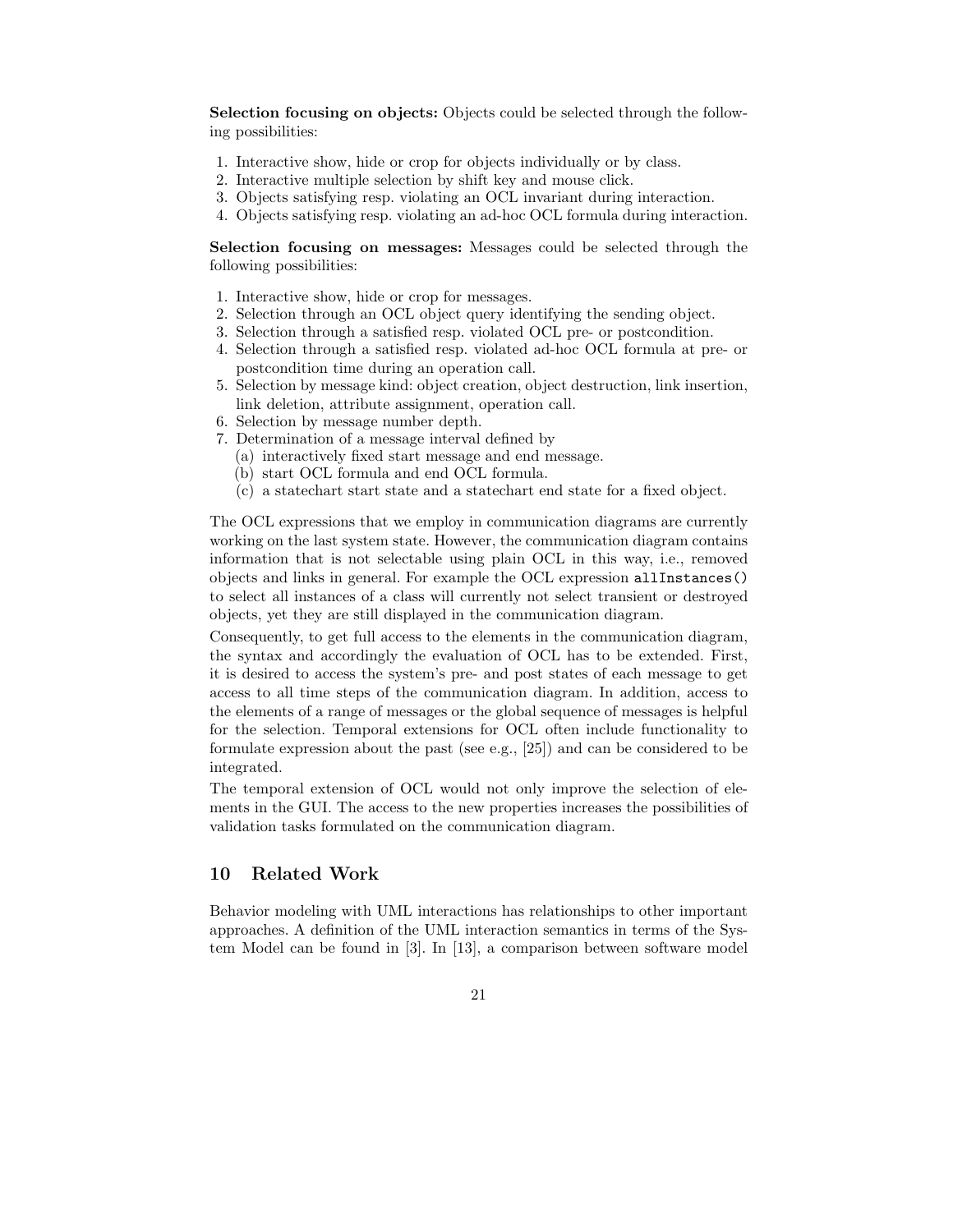verification approaches using OCL and UML interaction diagrams among others is performed. The work in [17] focuses on the interaction problem in the context of aspect-oriented programming. It explains how Aspect-UML can be translated into Alloy and shows how to verify aspect interactions with Alloy's model analyzer. In [18], the synthesis of test cases from UML interaction diagrams by a systematic interpretation of flow of controls is discussed. Improvements to the UML interaction metamodel concerning message arguments and loops are proposed and demonstrated in [24]. The approach in [15] is strongly related to the USE approach because of the emphasis on protocol modeling. That work is however closer to programming through the use of Java, whereas we are closer to modeling because of using OCL. The proposals in  $[4, 14]$  discuss test case generation from interaction diagrams. Our approach is the only one that employs OCL for selecting relevant parts in the interactions under consideration. The current work differs from our previous contributions (like [7, 10]) in that we did not consider sequence diagrams with statechart states on lifelines or communication diagrams at all.

#### **11 Conclusion**

This contribution has discussed how to handle UML interaction diagrams in a model validation tool and has pointed to the link between protocol machine and interaction diagrams. We have set up desirable selection mechanisms for both kinds of UML interaction diagrams, namely sequence and communication diagrams.

Future work has to complete our current implementation with the missing features in both interaction diagrams. In particular, message kind selection and message interval selection seem to offer useful analysis options. We have discussed how to extend the options for interaction analysis with temporal OCL query features. Larger examples and case studies need to validate the already existing and planned features for better support of interaction diagrams that advance behavioral modeling.

#### **References**

- 1. F. Büttner, U. Bartels, L. Hamann, O. Hofrichter, M. Kuhlmann, M. Gogolla, L. Rabe, F. Steimke, Y. Rabenstein, and A. Stosiek. Model-Driven Standardization of Public Authority Data Interchange. *Science of Computer Programming*, 89:162– 175, 2014.
- 2. F. Büttner and M. Gogolla. Modular Embedding of the Object Constraint Language into a Programming Language. In A. Simao and C. Morgan, editors, *Proc. 14th Brazilian Symposium on Formal Methods (SBMF'2011)*, pages 124–139. Springer, Berlin, LNCS 7021, 2011.
- 3. D. Calegari, M. V. Cengarle, and N. Szasz. UML 2.0 Interactions with OCL/RT Constraints. In *FDL*, pages 167–172. IEEE, 2008.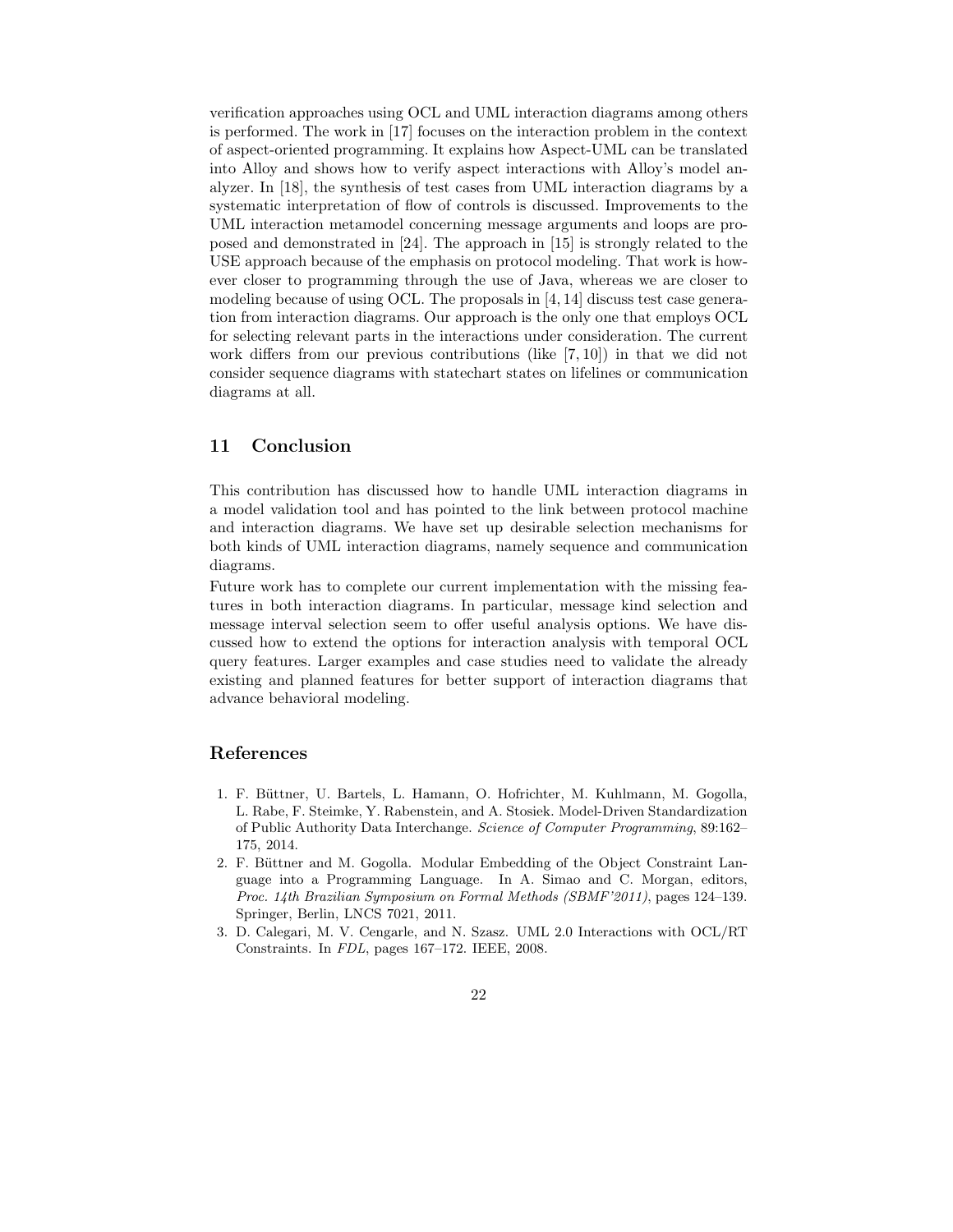- 4. H. Y. Chen, C. Li, and T. H. Tse. Transformation of UML Interaction Diagrams into Contract Specifications for Object-oriented Testing. In IEEE [12], pages 1298– 1303.
- 5. M. M. J. Chonoles. Issue 15123: Sequence Diagram and Communication Diagrams should Support Instances as Lifelines (uml2-rtf), Mar. 2010. http://www.omg.org/ issues/uml2-rtf.html#Issue15123.
- 6. G. Georg and R. France. An Activity Theory Language: USE Implementation. Colorado State University, Computer Science, Technical Report CS-13-101, 2013.
- 7. M. Gogolla, F. Büttner, and M. Richters. USE: A UML-Based Specification Environment for Validating UML and OCL. *Science of Computer Programming*, 69:27–34, 2007.
- 8. M. Gogolla, L. Hamann, F. Hilken, M. Kuhlmann, and R. B. France. From Application Models to Filmstrip Models: An Approach to Automatic Validation of Model Dynamics. In H. Fill, D. Karagiannis, and U. Reimer, editors, *Proc. Modellierung (MODELLIERUNG'2014)*, pages 273–288. GI, LNI 225, 2014.
- 9. M. Gogolla, M. Kuhlmann, and L. Hamann. Consistency, Independence and Consequences in UML and OCL Models. In C. Dubois, editor, *Proc. 3rd Int. Conf. Test and Proof (TAP'2009)*, pages 90–104. Springer, Berlin, LNCS 5668, 2009.
- 10. L. Hamann, O. Hofrichter, and M. Gogolla. Towards Integrated Structure and Behavior Modeling with OCL. In R. France, J. Kazmeier, R. Breu, and C. Atkinson, editors, *Proc. 15th Int. Conf. Model Driven Engineering Languages and Systems (MoDELS'2012)*, pages 235–251. Springer, Berlin, LNCS 7590, 2012.
- 11. F. Hilken, P. Niemann, M. Gogolla, and R. Wille. Filmstripping and Unrolling: A Comparison of Verification Approaches for UML and OCL Behavioral Models. In M. Seidl and N. Tillmann, editors, *Proc. 8th Int. Conf. Tests and Proofs (TAP 2014)*, pages 99–116. Springer, LNCS 8570, 2014.
- 12. IEEE, editor. *Proceedings of the IEEE International Conference on Systems, Man and Cybernetics, Montr´eal, Canada, 7-10 October 2007*. IEEE, 2007.
- 13. A. Knapp and J. Wuttke. Model Checking of UML 2.0 Interactions. In T. Kühne, editor, *MoDELS Workshops*, volume 4364 of *Lecture Notes in Computer Science*, pages 42–51. Springer, 2006.
- 14. P. D. L. Machado, J. C. A. de Figueiredo, E. F. A. Lima, A. E. V. Barbosa, and H. S. Lima. Component-based Integration Testing from UML Interaction Diagrams. In IEEE [12], pages 2679–2686.
- 15. A. T. McNeile and N. Simons. Protocol Modelling: A Modelling Approach that Supports Reusable Behavioural Abstractions. *Software and System Modeling*, 5(1):91–107, 2006.
- 16. Z. Micskei and H. Waeselynck. The Many Meanings of UML2 Sequence Diagrams: A Survey. *Software & Systems Modeling*, 10(4):489–514, 2011.
- 17. F. Mostefaoui and J. Vachon. Design-Level Detection of Interactions in Aspect-UML Models Using Alloy. *Journal of Object Technology*, 6(7):137–165, 2007.
- 18. A. Nayak and D. Samanta. Model-based Test Cases Synthesis using UML Interaction Diagrams. *ACM SIGSOFT Software Engineering Notes*, 34(2):1–10, 2009.
- 19. OMG, editor. *UML Superstructure 2.4.1*. Object Management Group (OMG), Aug. 2011.
- 20. OMG, editor. *Object Constraint Language, Version 2.3.1*. OMG, 2012. OMG Document, www.omg.org.
- 21. J. Rumbaugh, I. Jacobson, and G. Booch. *The Unified Modeling Language 2.0 Reference Manual*. Addison-Wesley, Reading, 2003.
- 22. B. Selic. The Theory and Practice of Modeling Language Design. Tutorial at MODELS 2012, http://models2012.info/, 2012.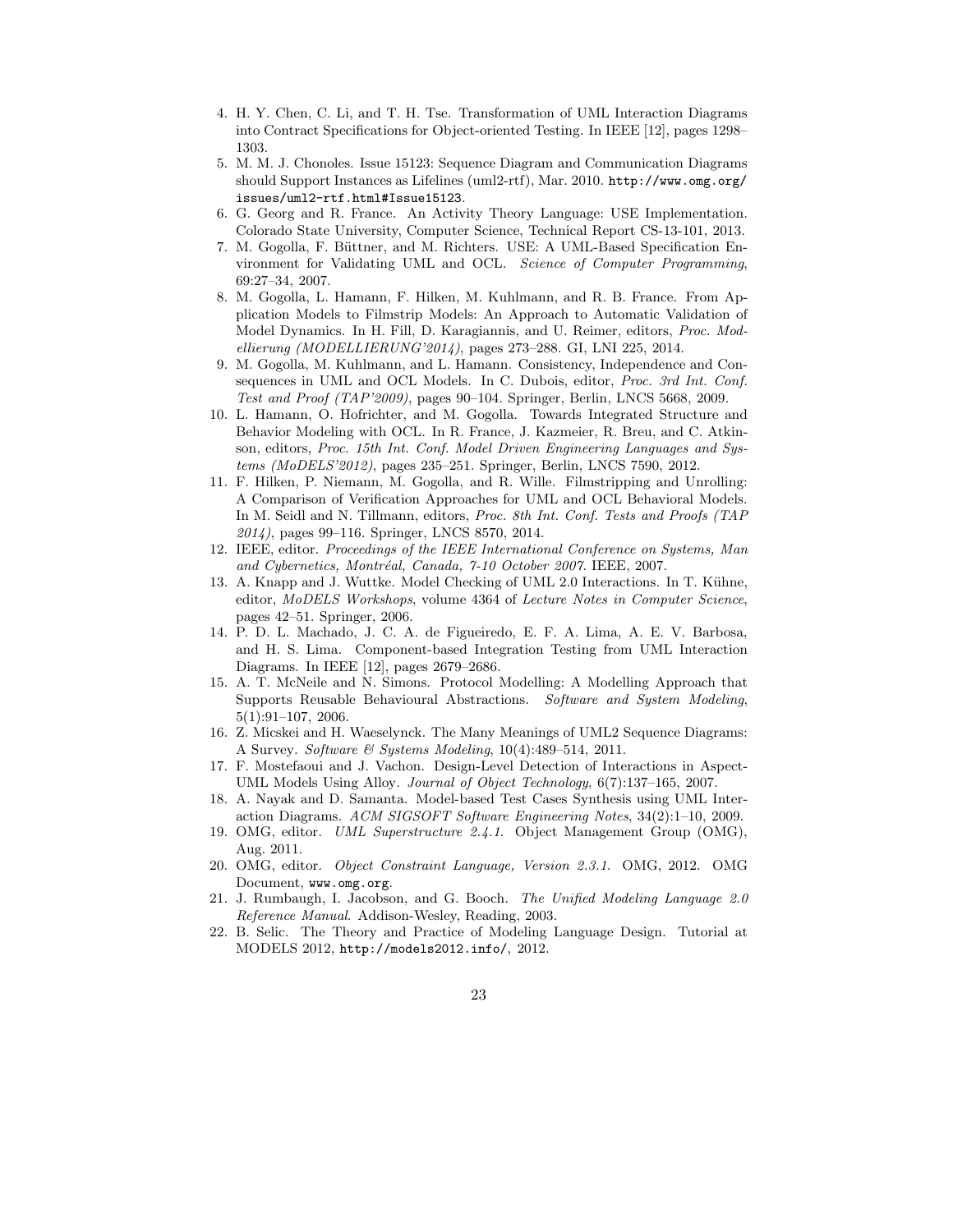- 23. J. Warmer and A. Kleppe. *The Object Constraint Language: Precise Modeling with UML*. Addison-Wesley, 2003. 2nd Edition.
- 24. M.-F. Wendland, M. Schneider, and Ø. Haugen. Evolution of the UML Interactions Metamodel. In A. Moreira, B. Schätz, J. Gray, A. Vallecillo, and P. J. Clarke, editors, *MoDELS*, volume 8107 of *Lecture Notes in Computer Science*, pages 405– 421. Springer, 2013.
- 25. P. Ziemann and M. Gogolla. OCL Extended with Temporal Logic. In M. Broy and A. Zamulin, editors, *5th Int. Conf. Perspectives of System Informatics (PSI'2003)*, pages 351–357. Springer, Berlin, LNCS 2890, 2003.

# **Appendix: Complete USE model for Toll Collect**

```
-------------------- model TollCollect
model TollCollect
   -------------------------------------------------------- class Truck
class Truck
attributes
 num:String init: ''
 trips:Sequence(Point) init: Sequence{}
 debt:Integer init: 0
operations
  init(aNum:String)
   begin self.num:=aNum end
  enter(entry:Point)
    begin insert (self,entry) into Current; self.debt:=1;
    self.trips:=self.trips->including(self.current) end
 move(target:Point)
    begin self.trips:=self.trips->including(target);
    self.debt:=self.debt+1; delete (self,self.current) from Current;
    insert (self,target) into Current end
  pay(amount:Integer)
    begin self.debt:=self.debt-amount end
  bye():Integer
    begin delete (self,self.current) from Current;
    result:=self.debt.abs(); self.debt:=0 end
                                                    ------------------------------------------------------------------
 numIsKey():Boolean=
    Truck.allInstances->forAll(self,self2|
      self<>self2 implies self.num<>self2.num)
   ------------------------------------------------------------------
```

```
statemachines
 psm TruckLife
 states
   prenatal:initial
   born [num='']
   noDebt [num<>'' and current->isEmpty]
   debt [num<>'' and current->notEmpty]
```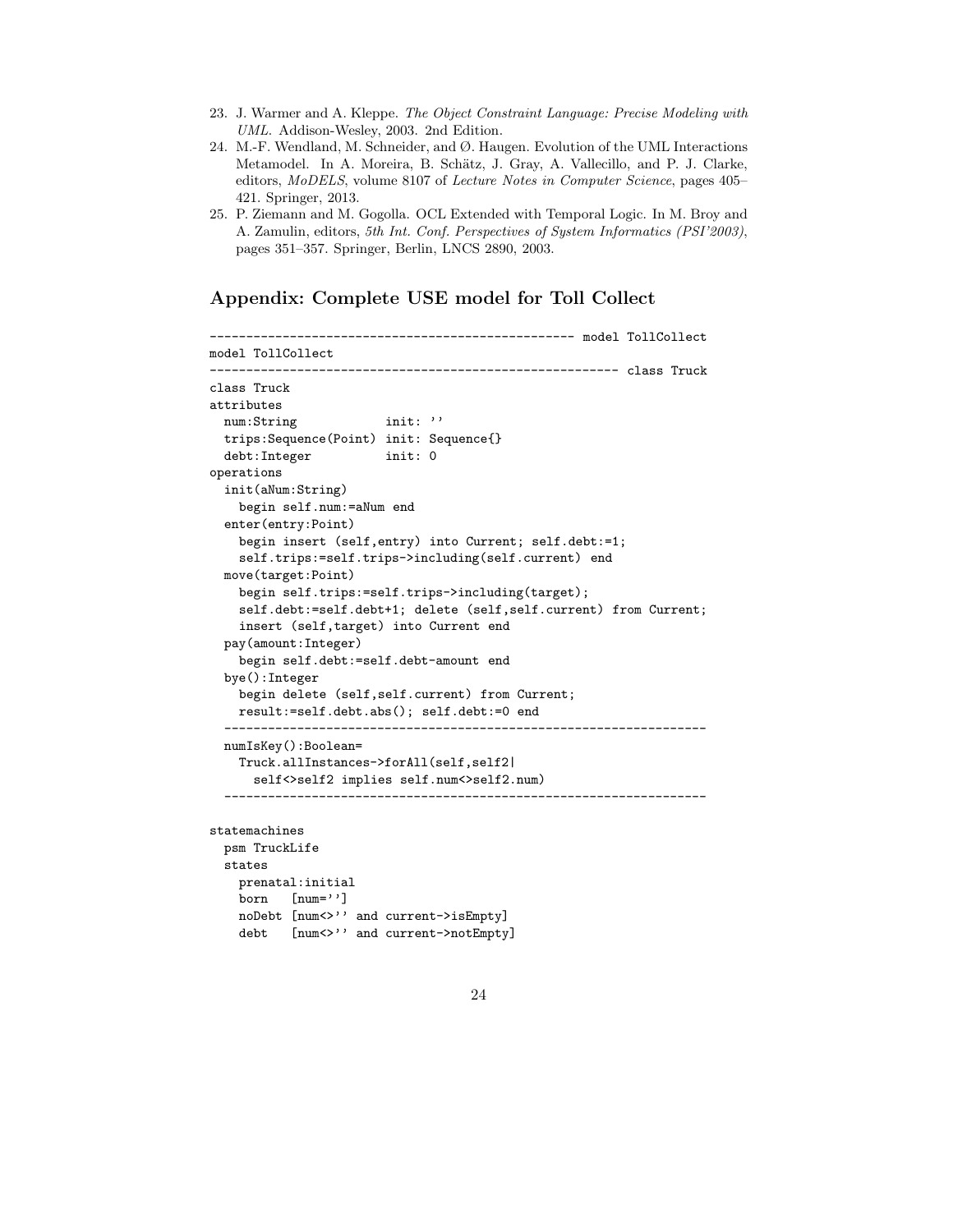```
transitions
   prenatal -> born { create }
   born -> noDebt { init() }
   noDebt -> debt { enter() }
   debt \rightarrow debt { move() }
   debt \rightarrow debt { pay() }
   debt -> noDebt { bye() }
 end
end
         -------------------------------------------------------- class Point
class Point
attributes
 name:String init: ''
  isJunction:Boolean derived: north->union(south)->size()>=2
operations
 init(aName:String)
   begin self.name:=aName end
 northConnect(aNorth:Point)
   begin insert (aNorth,self) into Connection end
 southConnect(aSouth:Point)
   begin insert (self,aSouth) into Connection end
        ------------------------------------------------------------------
 northPlus():Set(Point)=north->closure(p|p.north)
 southPlus():Set(Point)=south->closure(p|p.south)
  ------------------------------------------------------------------
 nameIsKey():Boolean=
   Point.allInstances->forAll(self,self2|
     self<>self2 implies self.name<>self2.name)
 noCycles():Boolean=
   Point.allInstances->forAll(self|
     not(self.northPlus()->includes(self)))
           ------------------------------------------------------------------
```

```
statemachines
 psm PointLife
 states
   prenatal:initial
   born [name='']
   growing [name<>'']
 transitions
   prenatal -> born { create }
   born -> growing { init() }
   growing -> growing { northConnect() }
   growing -> growing { southConnect() }
 end
end
```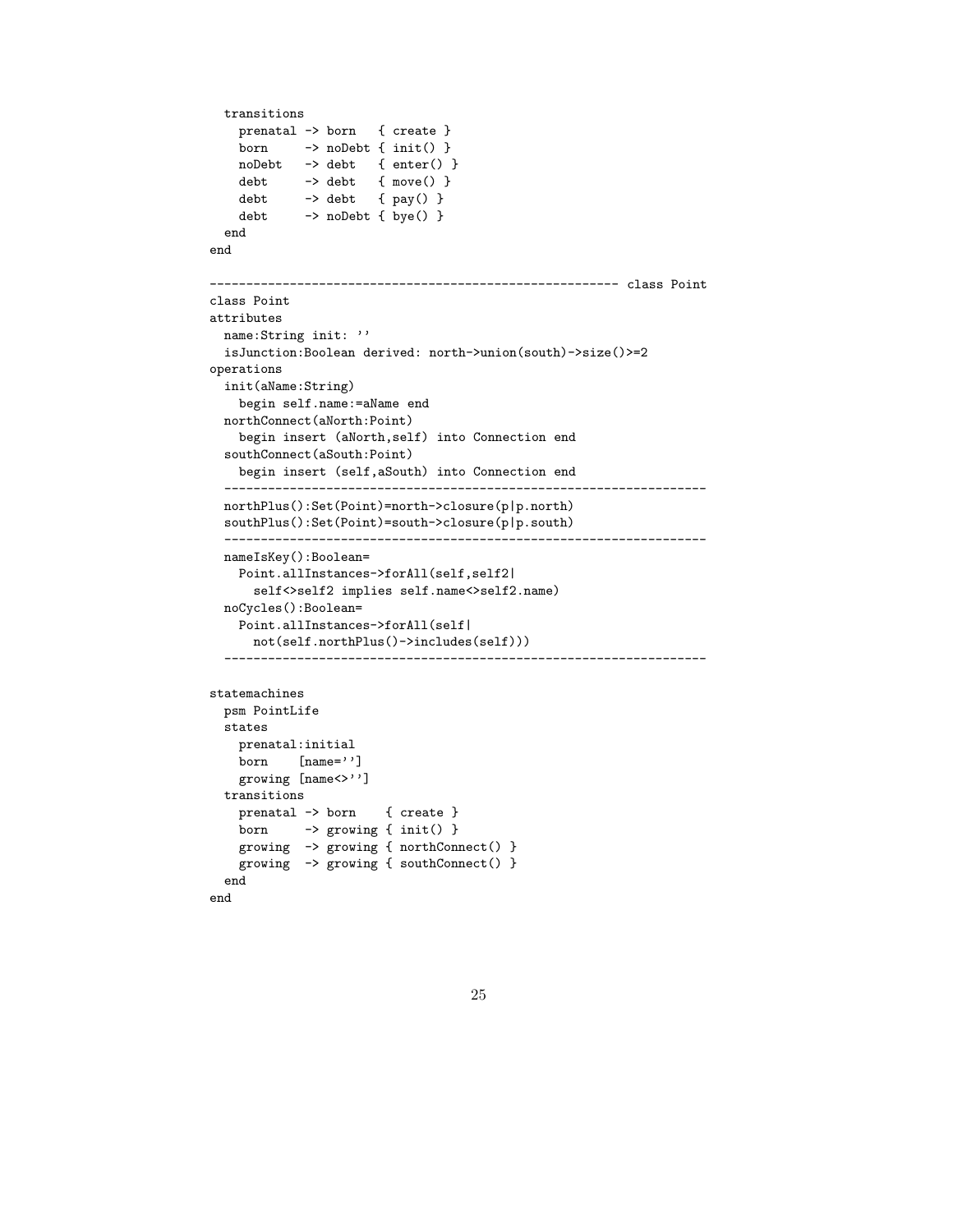```
------------------------------------------------ association Current
association Current between
  Truck[0..*] role truck
  Point[0..1] role current
end
                              ---------------- association Connection
association Connection between
 Point[0..*] role north
  Point[0..*] role south
end
 -------------------------------------------------------- constraints
constraints
--------------------------------------------------------- invariants
context Truck inv numIsKeyInv:
  numIsKey()
context Point inv nameIsKeyInv:
  nameIsKey()
context Point inv noCyclesInv:
  noCycles()
-------------------------------------------------------- Point::init
context Point::init(aName:String)
pre freshPoint:
  self.name='' and self.north->isEmpty and self.south->isEmpty
pre aNameOk:
  aName<>'' and aName<>null
post nameAssigned:
  aName=self.name
post allPointInvs:
  nameIsKey() and noCycles()
  ------------------------------------------------ Point::northConnect
context Point::northConnect(aNorth:Point)
pre aNorthDefined:
  aNorth.isDefined
pre freshConnection:
  self.north->excludes(aNorth) and self.south->excludes(aNorth)
pre notSelfLink:
  self<>aNorth
pre noCycleIntroduced:
  aNorth.northPlus()->excludes(self)
post connectionAssigned:
  self.north->includes(aNorth)
post allPointInvs:
  nameIsKey() and noCycles()
```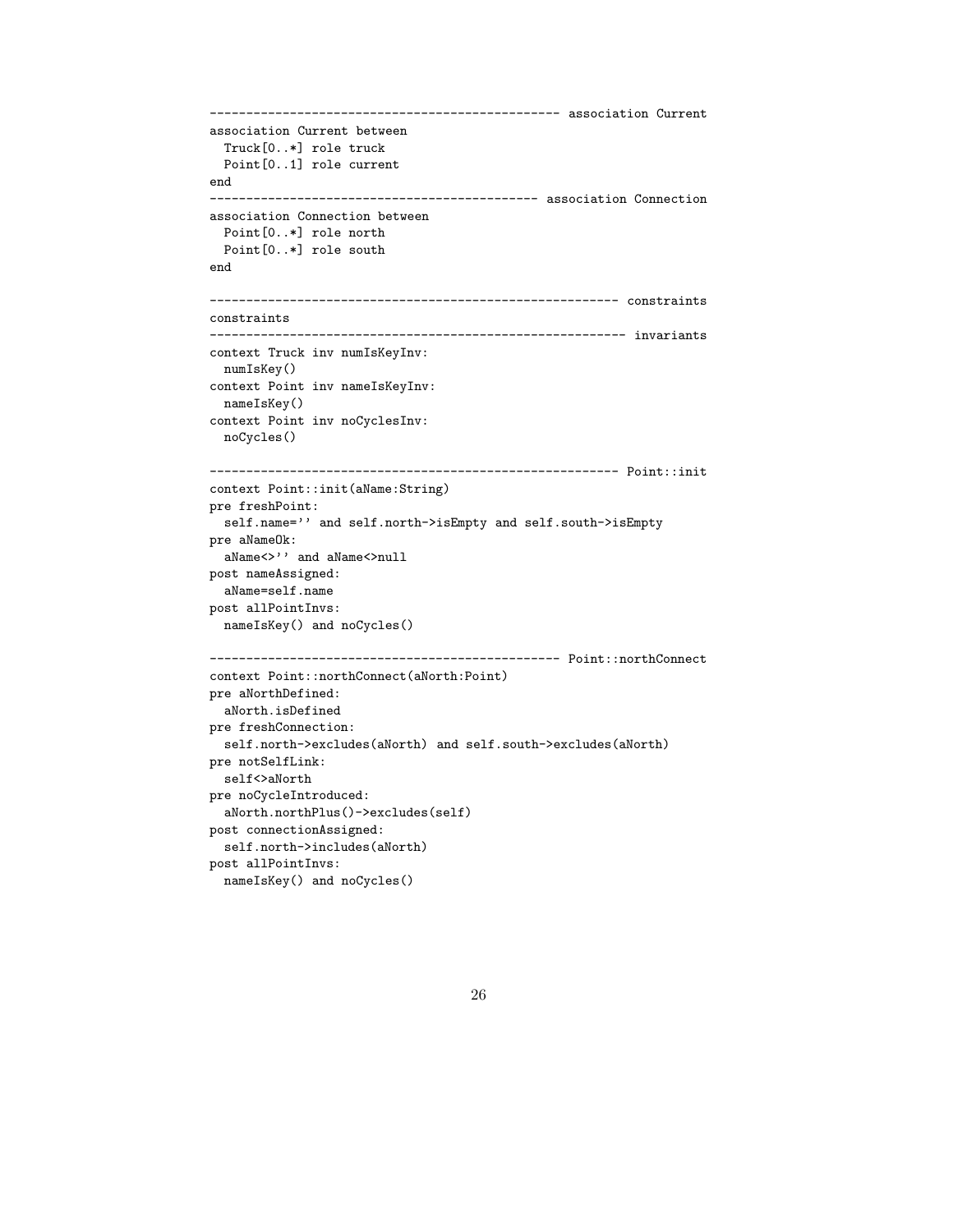```
-------------------------------------------------------- Truck::init
context Point::southConnect(aSouth:Point)
pre aSouthDefined:
  aSouth.isDefined
pre freshConnection:
  self.south->excludes(aSouth) and self.south->excludes(aSouth)
pre notSelfLink:
  self<>aSouth
pre noCycleIntroduced:
  aSouth.southPlus()->excludes(self)
post connectionAssigned:
  self.south->includes(aSouth)
post allPointInvs:
  nameIsKey() and noCycles()
 -------------------------------------------------------- Truck::init
context Truck::init(aNum:String)
pre freshTruck:
  self.num='' and self.trips=Sequence{} and self.debt=0 and
  self.current->isEmpty
pre aNumOk:
  aNum<>'' and aNum<>null
post numAssigned:
  aNum=self.num
post allTruckInvs:
  numIsKey()
   ------------------------------------------------------- Truck::enter
context Truck::enter(entry:Point)
pre noDebt:
  0=self.debt
pre currentEmpty:
  self.current->isEmpty
pre entryOk:
  entry<>null
post debtAssigned:
  1=self.debt
post currentAssigned:
  entry=self.current
post allTruckInvs:
  numIsKey()
```